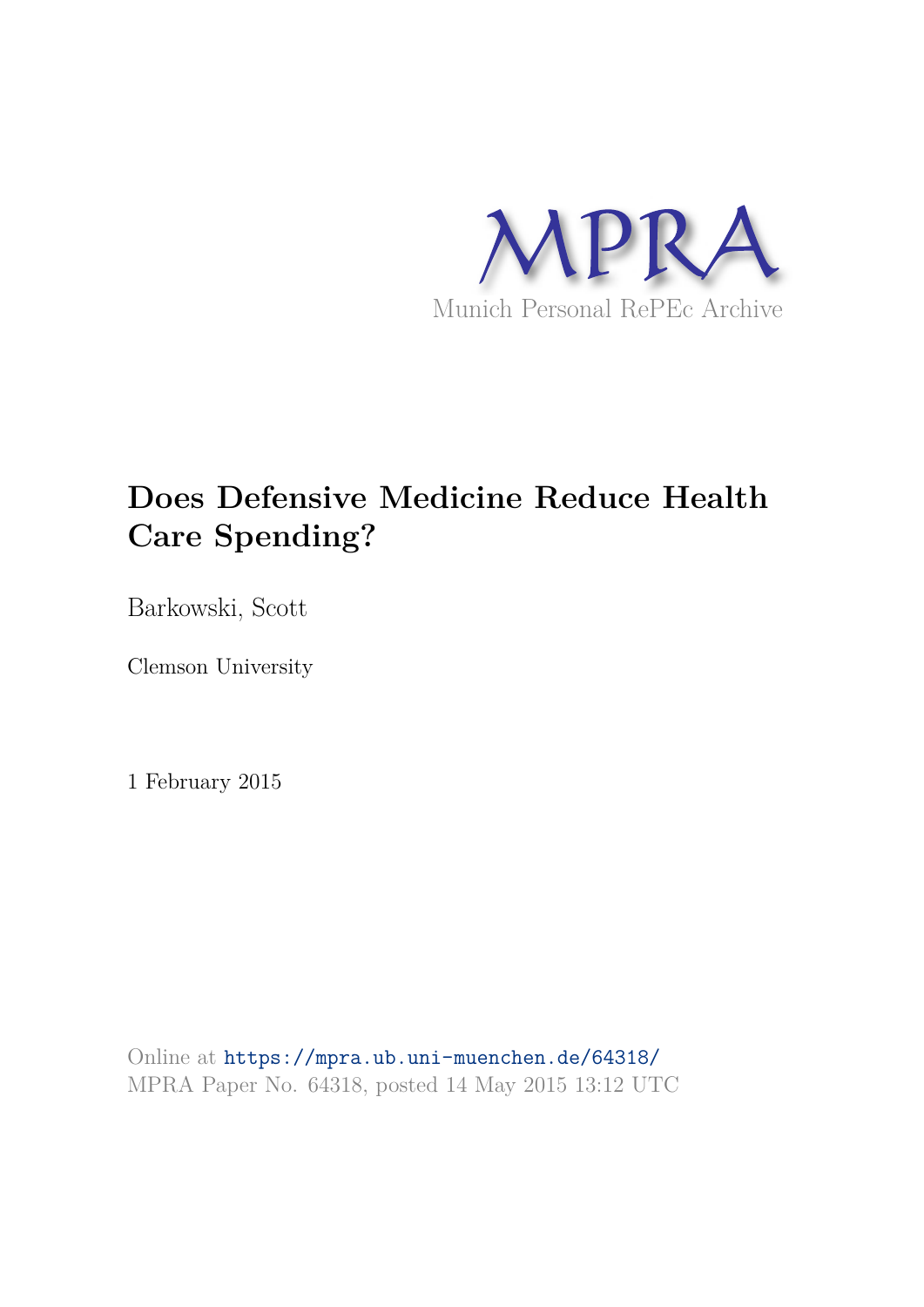# Does Defensive Medicine Reduce Health Care Spending?

Scott Barkowski∗†

February 2015

#### Abstract

The medical community often argues that physician fear of legal liability increases health care spending. Theoretically, though, the effect could be positive or negative, and empirical evidence has supported both cases. Previous empirical work, however, has ignored the fact that physicians face risk from industry oversight groups like statelevel medical licensing boards in addition to civil litigation risk. This paper addresses this omission by incorporating previously unused data on punishments by oversight groups against physicians, known as adverse actions, along with malpractice payments data to study state-level health care spending. My analysis suggests that health care spending does not rise in response to higher levels of risk. An increase in adverse actions equal to 16 (the mean, absolute value of year-to-year changes within a state) is found to be associated with statistically significant average annual spending decreases in hospital care and prescription drugs of as much as 0.25% (nearly \$29 million) and 0.29% (almost \$9.3 million). Malpractice payments were generally estimated to have smaller, statistically insignificant effects.

Keywords: defensive medicine; medical malpractice; health care spending; medical licensing

JEL categories: K32, I11, I18, H75, K23

Copyright 2015 by Scott Barkowski. All rights reserved. Short sections of text, not to exceed two paragraphs, may be quoted without explicit permission provided that full credit, including copyright notice, is given to the source.

<sup>∗</sup>John E. Walker Department of Economics, Clemson University, SC, USA, sbarkow@clemson.edu, (864) 656-1892. The substantial majority of the work on this research took place while the author was a doctoral student in the Department of Economics at the University of California, Irvine, CA, USA.

<sup>†</sup> I am indebted to Marianne Bitler, Linda Cohen, David Neumark, and Joanne Song for helpful comments on this research. All errors, however, are mine.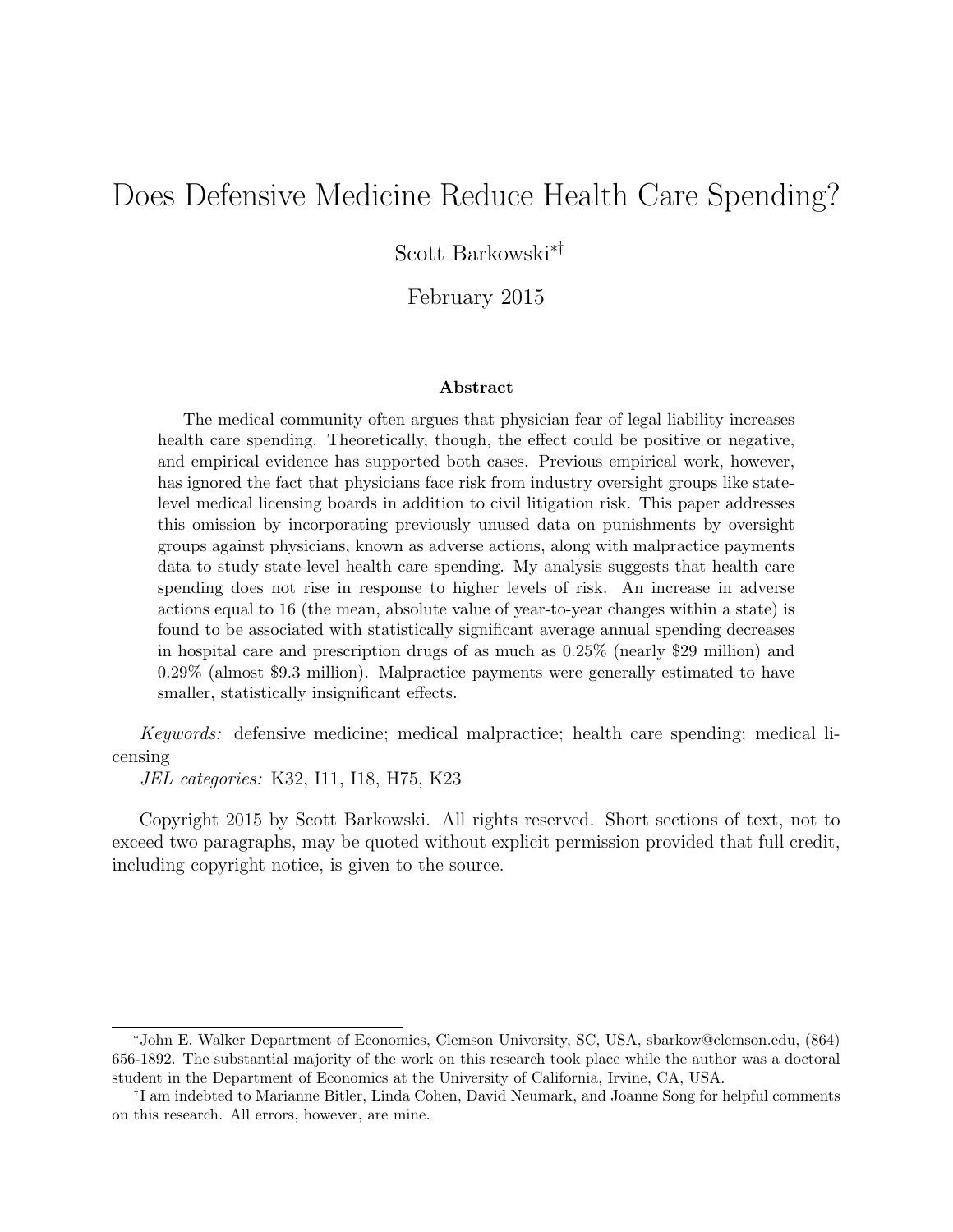### 1 Introduction

This paper investigates whether malpractice risk faced by physicians, which originates primarily through the civil litigation system and state-level medical licensing boards, induces changes in the overall cost of health care in the United States. The predominant belief in the medical field is that physicians are overly cautious in their treatment recommendations for patients out of fear of malpractice allegations (Studdert et al., 2005; Bishop et al., 2010; Sirovich et al., 2011; American Medical Association, 2012b). This phenomenon, often referred to as defensive medicine, is thought to cause increased spending on treatments not warranted by medical need. These views have led physicians to call for protection from legal liability in the practice of medicine (Bishop et al., 2010; American Medical Association, 2012a) – calls that have found a receptive audience in the public sector. As of 2006, 26 states had adopted laws limiting malpractice lawsuit damages (Mello, 2006a), and there have been efforts to pass national limits to damages  $<sup>1</sup>$ .</sup>

The public discourse on the subject of defensive medicine, however, often ignores the fact that the theoretical response by physicians to malpractice risk is ambiguous. The U.S. Congress, Office of Technology Assessment (1994) first formalized this ambiguity by defining positive defensive medicine as when physicians order extra medical services to avoid legal liability, and *negative defensive medicine* as when they avoid patients or services out of liability fears. In the academic literature, both of these possibilities were incorporated into an economic model by Currie and MacLeod (2008). The uncertainty goes further, though, since even if we know for certain in which direction medical services provided moves in response to risk, the spending result would still be ambiguous. For example, physicians might respond to risk by performing more preventative services – which is positive defensive medicine – but which may result in lower spending if more expensive services are prevented<sup>2</sup>. Similarly, avoidance behavior by physicians – negative defensive medicine – could actually increase spending if it leads to more expensive problems in enough of the avoided patients. The empirical literature on the subject of defensive medicine reflects these theoretical ambiguities. Kessler and McClellan (1996) found that laws restricting malpractice damages were associated with decreased spending in heart condition patients, but Currie and MacLeod (2008) found they resulted in increased use of C-section procedures in births. Other authors generally found small effects or no statistically significant evidence for defensive medicine (Dubay et al., 1999, 2001; Baicker et al., 2007; Kim, 2007; Carrier et al., 2010; Thomas et

<sup>&</sup>lt;sup>1</sup>One recent attempt was the Protecting Access to Healthcare Act, H.R. 5, 112th Congress (2012). The bill was passed by the House of Representatives but not the senate.

<sup>&</sup>lt;sup>2</sup>It is not clear such a scenario would be possible, though, as some research has questioned whether preventative care is any more cost effective than ex-post treatment (e.g., Cohen et al., 2008)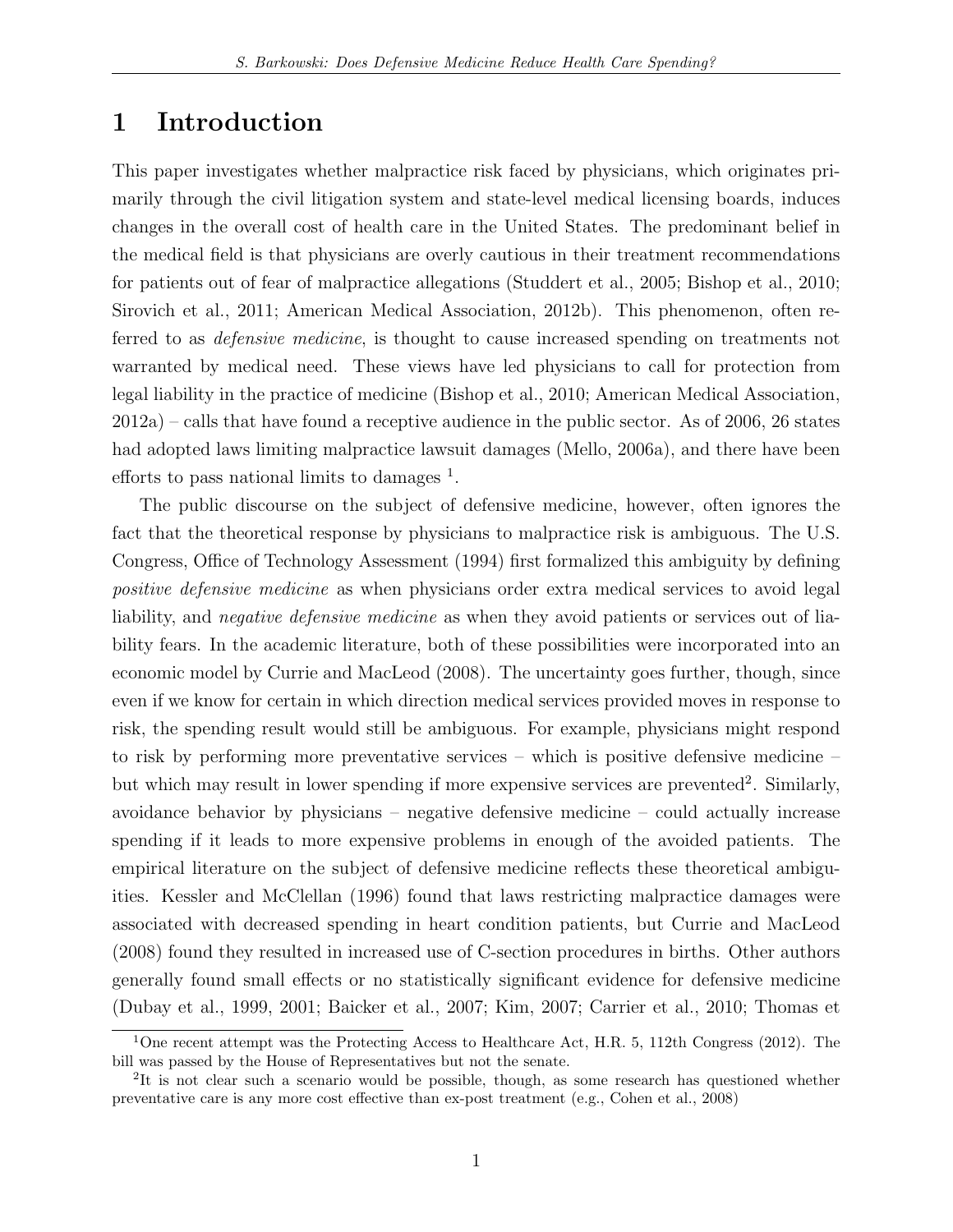al., 2010). Lakdawalla and Seabury (2012) found defensive medicine had moderate effects on spending growth, but argued these costs were justified by reduced mortality<sup>3</sup>.

My analysis introduces new evidence on the matter by exploiting a previously untapped measure of risk, the state-level frequency of sanctions taken against physicians by industry oversight groups, such as medical boards, Medicare, Medicaid, and hospitals. Known as adverse actions, these sanctions are punishments against physicians for professional misconduct, such as incompetent care or breaking certain types of laws, and are intended to motivate doctors to maintain high quality (Shryock, 1967). Actions taken by state medical boards generally involve restrictions on the physician's license (e.g. probation, suspension, revocation), and actions taken by other organizations are similar conceptually though smaller in scope (e.g. a hospital may suspend clinical privileges). From the perspective of physicians, adverse actions represent a threat that is similar to malpractice litigation risk. Both could result from an alleged medical malpractice incident, and both have potentially large monetary impacts (adverse actions through the inability to practice either temporarily or permanently). Thus, the risk originating from adverse actions could potentially induce defensive medicine and affect spending in the same ways that have been argued for litigation risk.

This paper contributes to the literature by performing the first analysis combining and comparing both of these different types of malpractice risk. Previous work has all focused on the civil litigation risk, leaving a gap in our knowledge regarding the effects of adverse action risk. This is an important discrepancy since the risk posed by adverse actions is one that physicians do not insure against. In contrast, nearly all physicians carry insurance against civil litigation risk (Mello, 2006b), rendering their medical treatment decisions irrelevant to their expected monetary malpractice litigation costs <sup>4</sup> . Some previous authors (e.g. Kessler and McClellan, 1996) have, therefore, suggested that the primary mechanism behind defensive medicine would be indirect or noneconomic costs associated with malpractice litigation, such as reputation effects, stress, or time spent defending against allegations. While this certainly could be the case, a physician facing an adverse action from the state medical board (for example) would face all these same costs in addition to potential economic consequences, since no insurance is available for adverse actions. Thus, if physicians do respond

<sup>3</sup> In an international context, Chen and Yang (2014) found evidence of positive defensive medicine in Taiwan.

<sup>4</sup>Malpractice litigation insurance is unlike some other forms of insurance in that it is not experience rated, meaning the claims experiences of individual physicians do not affect the rates they pay for insurance. Instead, malpractice insurance is generally priced based on specialty and geography (Sloan, 1990; Fournier and McInnes, 2001; Mello, 2006b). From the perspective of individual physicians, therefore, malpractice insurance premiums are fixed costs, because their own choices regarding services recommendations have negligible influence on their own insurance rates.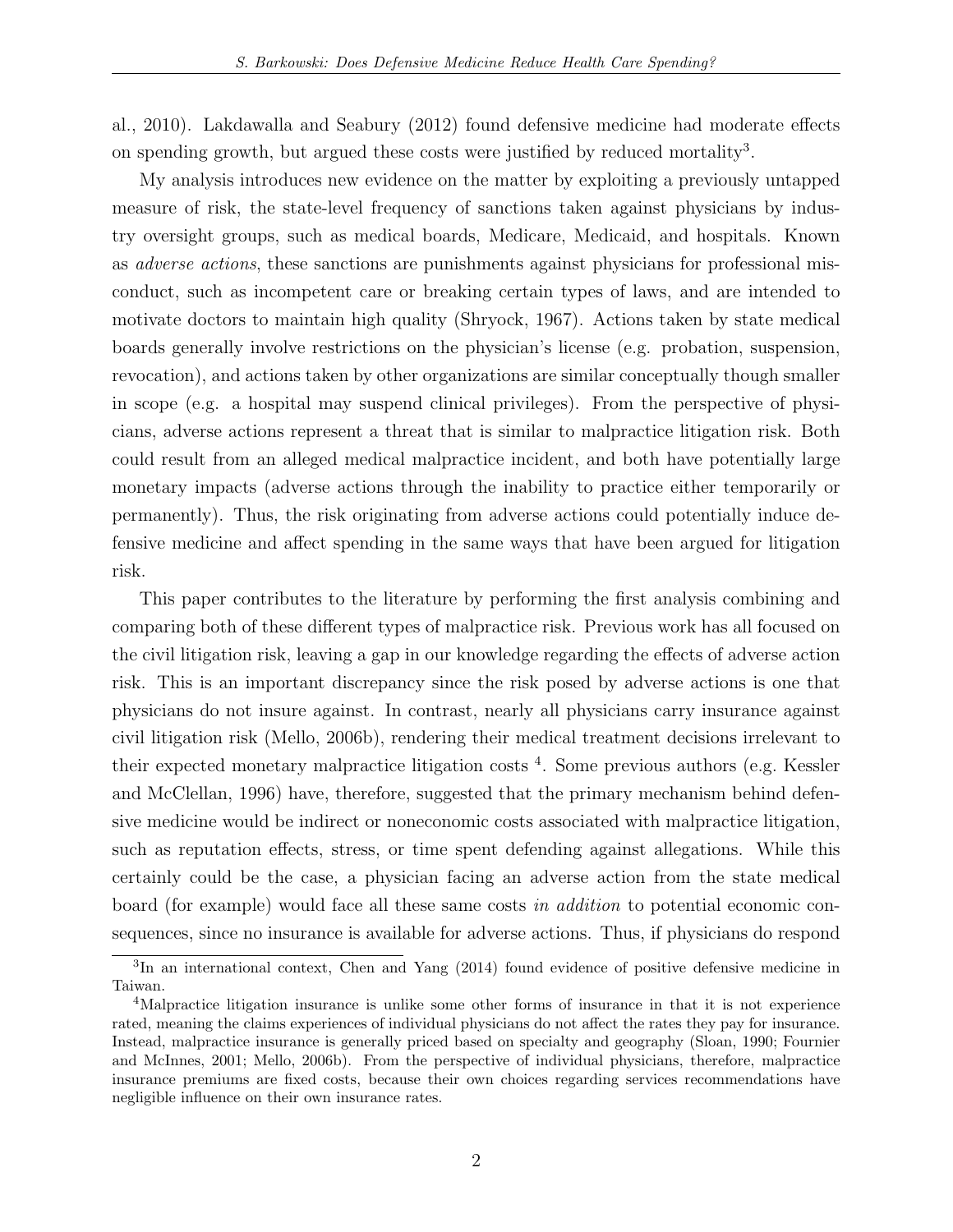to malpractice litigation risk that they carry insurance for, it would then seem reasonable to expect that they would also respond to risk originating from adverse actions.

Measurement of both malpractice payments and adverse actions is possible through the use data made publicly available by the National Practitioner Data Bank (NPDB). Federal law mandates reporting of both adverse actions and malpractice payments to the NPDB, so this unique government database allows observation of the entire universe (or close to it) of these variables. Using this data, I estimate the effect of changes in the frequency of malpractice payments and adverse actions over a 16 year period on health care expenditures at the state level. I find evidence suggesting that increases in adverse actions against physicians are associated with lower health care expenditures. One additional action taken against a physician each year is estimated to decrease average state hospital expenditures by as much as 1.6 hundredths of a percent. For spending on prescription drugs, the reduction is as much as 1.8 hundredths of a percent. At the same time, I estimate that malpractice payments generally have much smaller, statistically insignificant effects, a result that is consistent with the argument that physician incentives for responding to malpractice litigation risk are muted due to insurance. To the extent that doctors do in fact respond to this type of risk, though, my results suggest that it also decreases spending since in most cases I estimate coefficients with negative signs.

### 2 Empirical investigation

#### 2.1 Econometric model

The primary focus of my empirical investigation is to estimate the influence of malpractice risk on state-level health care spending categories. In particular, I estimate linear panel data models of the form:

$$
\ln(SPEND_{st}) = \alpha_s + \widetilde{\alpha}_s t + \beta_t + X'_{st}\gamma + NPDB'_{st}\delta + \epsilon_{st}.
$$
\n(1)

Indexes s and t indicate the state and year, while  $\ln(SPEND_{st})$  represents the natural log of state-level, real health care expenditures. Column vectors  $NPDB_{st}$  and  $X_{st}$  contain measures of the malpractice risk environment (per the NPDB data) and other control variables, respectively. State fixed-effects are represented by  $\alpha_s$ , and  $\tilde{\alpha}_s t$  indicates state-specific, linear time-trends (accounting for long-term, state-specific growth-differences in spending). Year dummy variables are represented by  $\beta_t$ , while  $\gamma$  and  $\delta$  are column vectors of parameters representing marginal effects on health spending. The  $X_{st}$  vector is comprised of the number of non-federally employed medical doctors in the state, the state population, and the number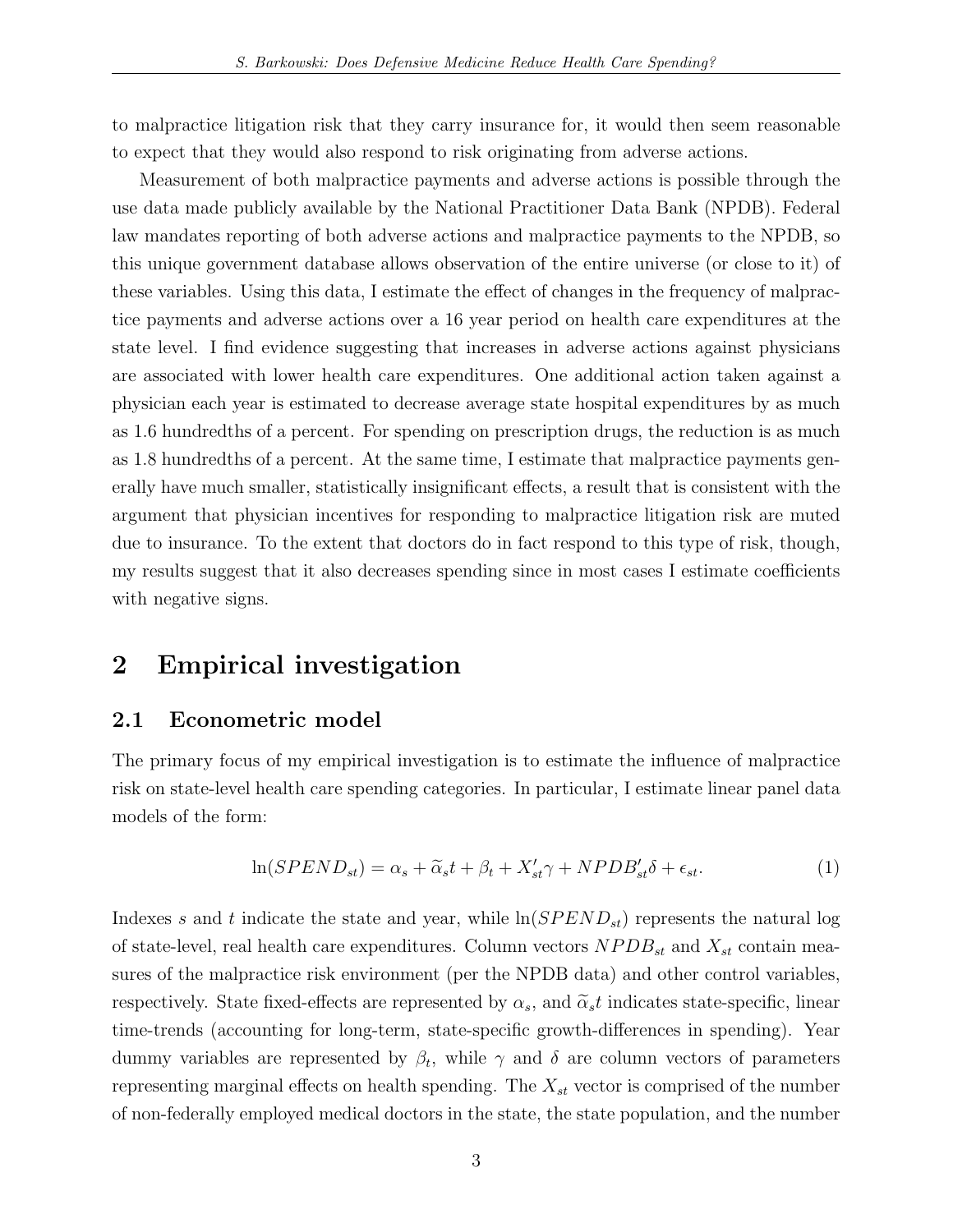of state residents with private health insurance, Medicaid, and Medicare (all of which are expressed in thousands). Additionally, it contains the number of practicing lawyers in the state (also in thousands), which serves as a measure of the costliness of accessing the state legal system.

The  $NPDB_{st}$  vector is comprised of two yearly count variables: total physicians who received at least one adverse action and total physicians associated with at least one malpractice payout. These variables serve as proxies for the actual probabilities faced by physicians of adverse actions and malpractice payments, and are the primary variables of interest. I construct these measures using data from the NPDB, and so, for brevity, I will at times refer to these jointly as the "NPDB variables". The introduction of adverse actions and malpractice payments as two separate, linear terms is intended to reflect the argument that physicians view both as potentially affecting them via the same mechanism.

I estimate equation (1) for each of four categories of expenditures: hospital care, physician and clinical services, prescription drugs, and other non-durable medical products (the last category being a placebo category). All models are estimated using the within estimator, with state-level, cluster-robust standard errors to account for potential serial correlation(Cameron et al.,  $2011$ <sup>5</sup>. Note that since the dependent variable is in logarithms, the reported estimates for all coefficients are interpreted as percentage changes in spending due to one unit changes in the independent variables. All reported estimates, though, are multiplied by 100 for presentation purposes in the tables below.

#### 2.2 Identification

One of the primary advantages of using the NPDB variables for this type of analysis is that they reflect input from the entire system that oversees physicians, including bureaucratic processes, behaviors of juries and judges, and the litigiousness of the population. The benefits of this as compared to an identification strategy based on changes in tort laws can be seen in a simple example. Suppose a state enacts a damages cap for malpractice lawsuits, but that before the law was passed, there were few allegations of malpractice made in the state in the first place. Upon observing little change in spending, one might conclude that the damages cap had little effect on spending. This conclusion would be faulty, however, because what really happened was there was no real change in the risk level faced by physicians. As there was little enforcement, the change in the law was rendered irrelevant. The NPDB variables, though, would reflect the minimal presence of regulation both before and after the law change, and therefore would more fully account for the risk levels in the state.

<sup>5</sup>All regression estimates, including standard errors, were implemented using the "xtreg" command of Stata/SE 12.1 for Windows StataCorp (2011).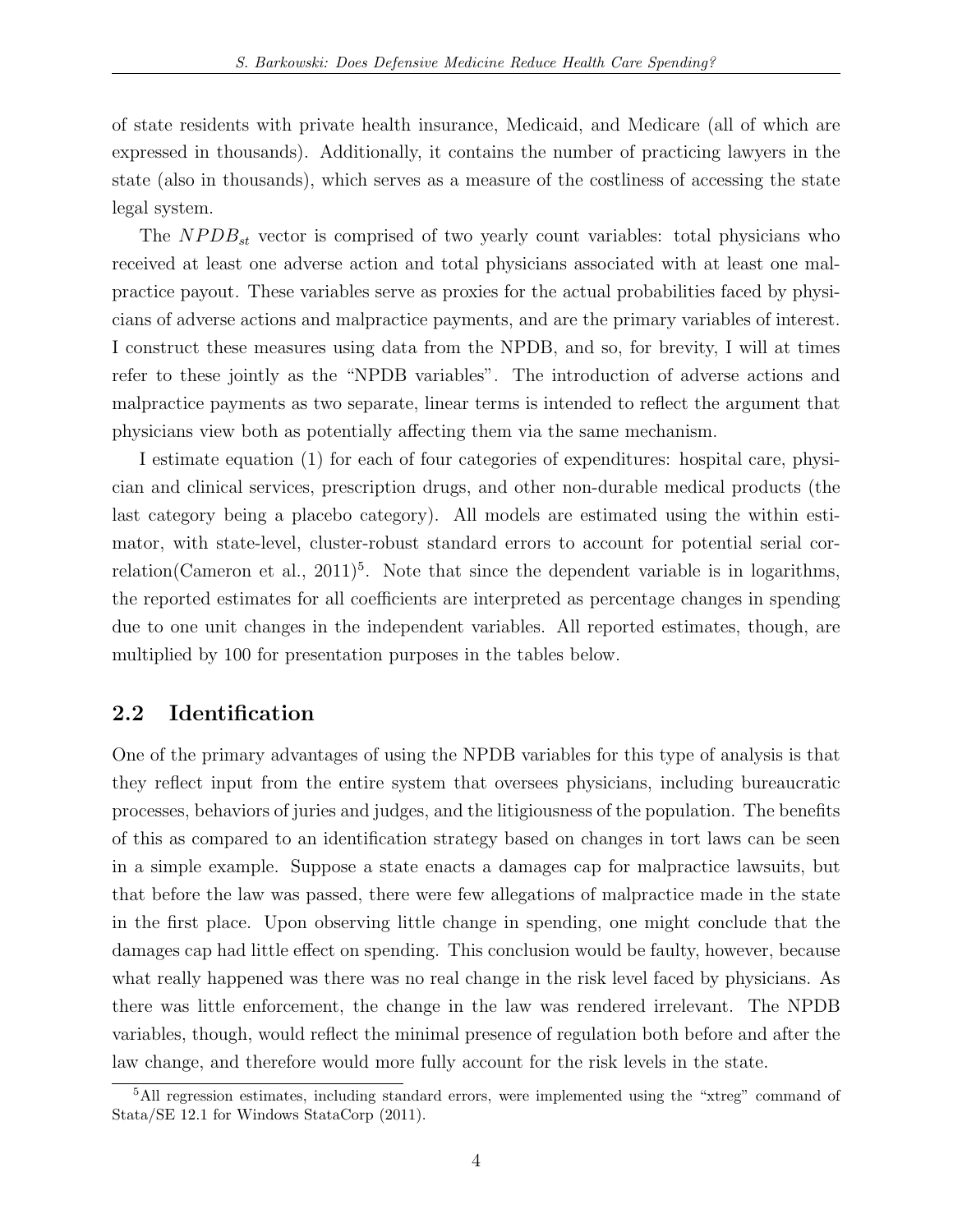Despite this advantage, the use of the NPDB variables as measures of malpractice risk requires careful discussion of the basis for identification. Of first order concern is the threat of endogeneity, since the NPDB variables result from the interaction of the regulatory, litigation, and medical environments in a state. One step I took to address part of these concerns was to rely a frequency count of malpractice payments instead of a measure of the dollar value of payments or other dollar denominated measures like malpractice insurance premiums. This addresses the possibility of bias caused by trends in health care prices and utilization, which obviously play roles in determining health care spending, but that also contribute to the dollar value of malpractice payments and insurance premiums. For malpractice payments, this is because payments are often set to cover some or all of the medical bills of the accusing party. In the case of malpractice insurance premiums, the link comes from the fact that most malpractice payments are actually made by insurers, and premiums are set to help cover the cost of making these payments.

Avoiding dollar based measures of risk only addresses a portion of the endogeneity concerns, though. Another threat is that the NPDB variables may not only reflect pure enforcement, but may also, to some extent, reflect the rate that malpractice occurs in the state. For example, it may be the case that when there is more actual malpractice – perhaps due to generally worse doctors – there are more accusations and stronger cases against physicians, resulting in more observed payments or adverse actions. Basing estimation on measures of regulatory risk that are contaminated in this way could possibly cause misleading results. To reduce the severity of this threat, I include state-level fixed effects in my regressions to account for time-invariant, unobserved heterogeneity at the state-level, including state-specific malpractice rates. Furthermore, I also include state-specific, linear time trends to account for time-varying heterogeneity that occurs in a linear fashion. These steps would still, however, leave the possibility of non-linear time variation in malpractice rates influencing my results. The nature of the NPDB variables, however, provides a solution to this issue. Each malpractice payment and adverse action is the end result of a legal process that begins in year  $t_1$  with the original incident or injury of the accusing patient. The original incident is possibly a reflection of the malpractice rate since the patient may have received substandard care resulting in injury, but my analysis does not count the incident until the end of the legal process in year  $t_2$ , when a payment is made or an action taken against a physician by an oversight group. These measures are then paired via regression with outcome measures of spending for the corresponding year,  $t_2$ . Thus, the NPDB variables used in my analysis are implicitly lag variables: to the extent that they measure the malpractice rate in the state, they measure it as of  $t_2 - t_1$  years before the measurement of the dependent variable in my regressions, state health care spending. In the case of malpractice payments, the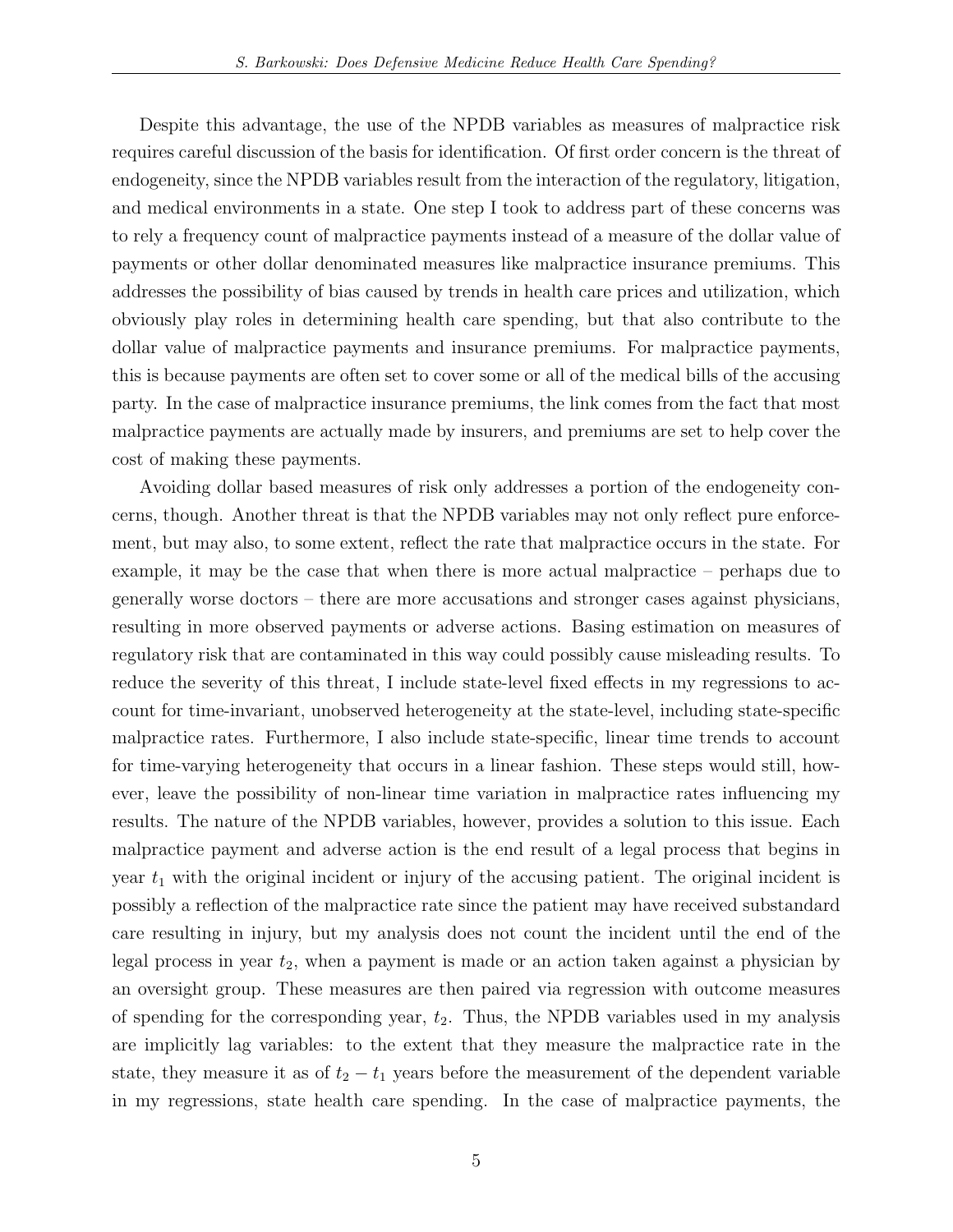NPDB data shows that  $t_2 - t_1$  is usually quite a long time, as the median payment occurred four years after the incident from which it originated, with the tenth percentile being two years after, and the ninetieth percentile, eight years after. The NPDB does not have the information necessary to determine the time lag for adverse actions, but statistics posted to the website of the Medical Board of California (2010) indicate that the legal process for actions on a physician's license is also quite long, with the sum of the median number of days for the stages of the complaint process exceeding 600 days (and rising) since fiscal year 1999/2000. Category averages for each stage of the medical board legal process also exceed their medians, usually significantly so.

Given this lag aspect of the NPDB variables, the malpractice rate in a state could only influence my estimates if the malpractice rate in year  $t_1$  has a direct influence on health spending several years after the fact, in year  $t_2$ . Thus, the validity of my estimates relies on the assumption that malpractice rates of years past do not influence spending in the current year. This assumption can be argued to be reasonable because previous research has suggested that the effect of *actual* malpractice – as in injuries to patients due to medical errors – on health spending is minimal, regardless of the year. A paper from a large study of medical injuries in Utah and Colorado by Thomas et al. (1999) estimated that "adverse events" – injuries caused by medical management, but not necessarily reflecting negligence – accounted for about 4% of national health expenditures in 1996. Only about half of these costs, though, were due to spending on health care (the rest was lost wages and home production). The amount of adverse events attributable to negligence (i.e. malpractice) was estimated by Brennan et al. (1991) and Thomas et al. (2000) to be on the order of 30%, bringing the overall estimate of the direct effect of malpractice on health spending to less than 1% of national health expenditures.

I have presented, therefore, several arguments suggesting that coefficient estimates based on the NPDB variables could be considered credible even if they partially reflect the malpractice rate of the state. These arguments, however, are only necessary in the first place if the NPDB variables do truly reflect the malpractice rate – a possibility that is not supported by previous research. In fact, two large studies of the connection between medical negligence (i.e. malpractice) in American hospitals and malpractice allegations – the first step of the relationship between actual malpractice and adverse actions or malpractice payments – have shown that the link between the two is quite weak. The first study, performed in New York hospitals by Localio et al. (1991), found that a malpractice claim followed an actual example of malpractice only 1.5% of the time. The second study, by Studdert et al. (2000) and performed in Colorado and Utah hospitals, found a similar estimate of 2.5%. Furthermore, both studies found that claims of malpractice were frequently made in cases where it was likely no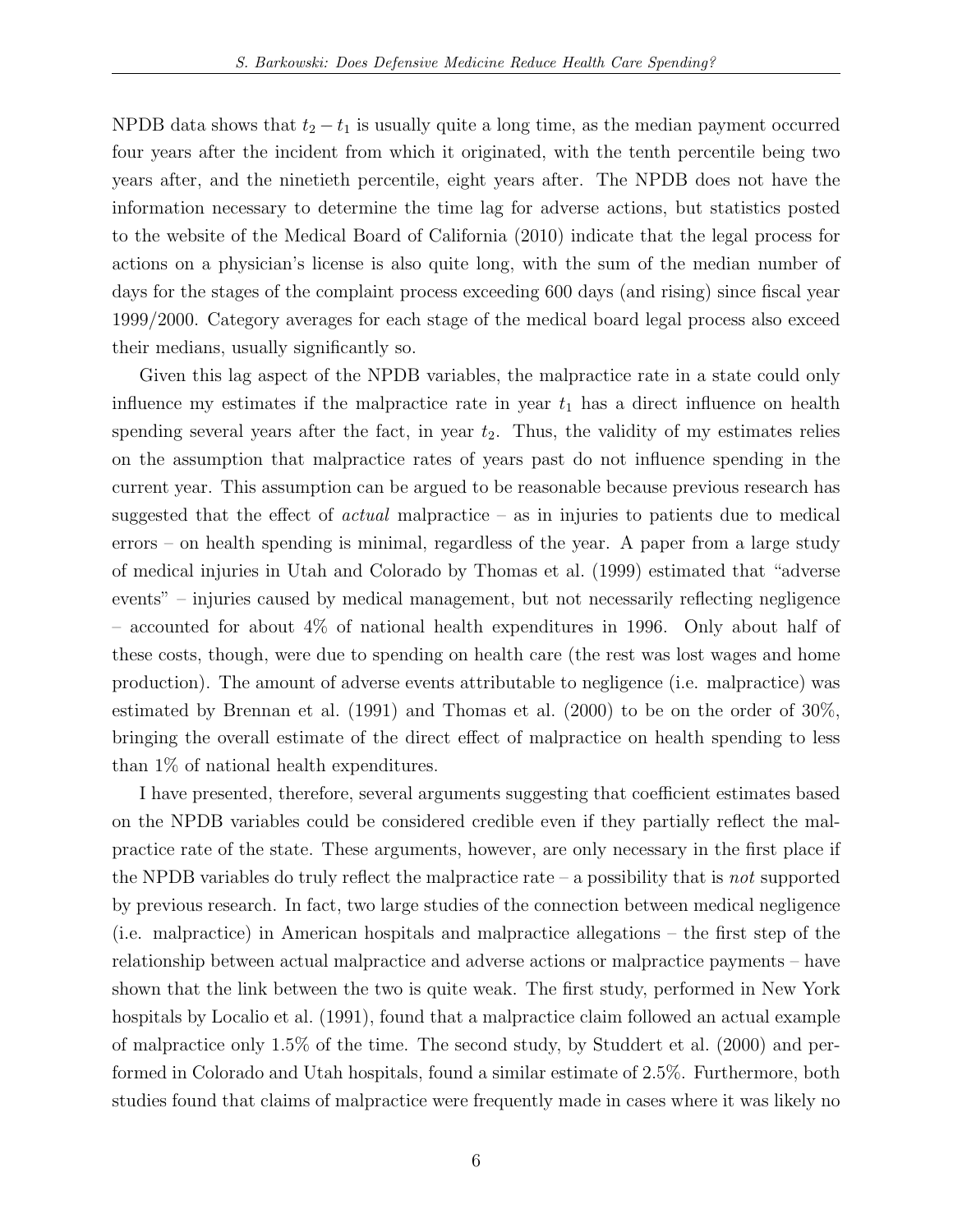malpractice occurred (83% of claims in the New York sample and 78% in the Colorado and Utah sample). As a result, the authors of the Colorado and Utah study drew the following conclusions:

"The poor correlation between medical negligence and malpractice claims that was present in New York in 1984 is also present in Utah and Colorado in 1992. Paradoxically, the incidence of negligent adverse events exceeds the incidence of malpractice claims but when a physician is sued, there is a high probability that it will be for rendering nonnegligent care." (p. 250)

Another study, national in scope, by Studdert et al. (2006), focused on the relationship between claims and outcomes of malpractice litigation – the second step of the relationship between malpractice and adverse actions or malpractice payments. Using data on closed claims from medical liability insurers, the authors found that 27% of malpractice claims regarding incidents in which it was judged that malpractice did actually occur resulted in no payment at all being made to the claimant. Conversely, in cases where no malpractice occurred, payment was still made 28% of the time. Thus, in cases where a claim is made, the wrong outcome – i.e. a payment made when it should not be or no payment made when it should be – is quite a common occurrence. Overall, once a malpractice accusation has been made, a payment is far from certain. Studdert et al. calculated that 56% of malpractice claims resulted in a payment being made. Another study by Jena et al. (2011) which had a much larger sample size, however, estimated this rate to be much lower at less than 22%<sup>6</sup> . The current processes of accusations, negotiations, and legal mechanisms, therefore, imposes a strong filter between the actual occurrence of malpractice and the observation of an outcome in the NPDB. Incidents of actual malpractice rarely result in malpractice claims, and even when claims are made, payment is estimated to take place as little as 22% of the time. Furthermore, claims and payments are commonly associated with incidents in which no malpractice occurred. These facts suggest that if the NPDB variables reflect the influence of the state's rate of malpractice, it is a very diluted effect.

#### 2.3 Data

Equation (1) is estimated using a year-by-state (including Washington DC) panel data set that covers the years 1992 through 2008 and is compiled from several sources. The dependent variable in my regressions is health expenditures by the state of the provider, estimated by the Centers for Medicare and Medicaid Services (2011) as part of their National Health

<sup>&</sup>lt;sup>6</sup>One of the main drawbacks of the work of Jena et al.  $(2011)$ , though, is that it relies on records of only one insurer. The insurer was a large one that insured physicians in all states.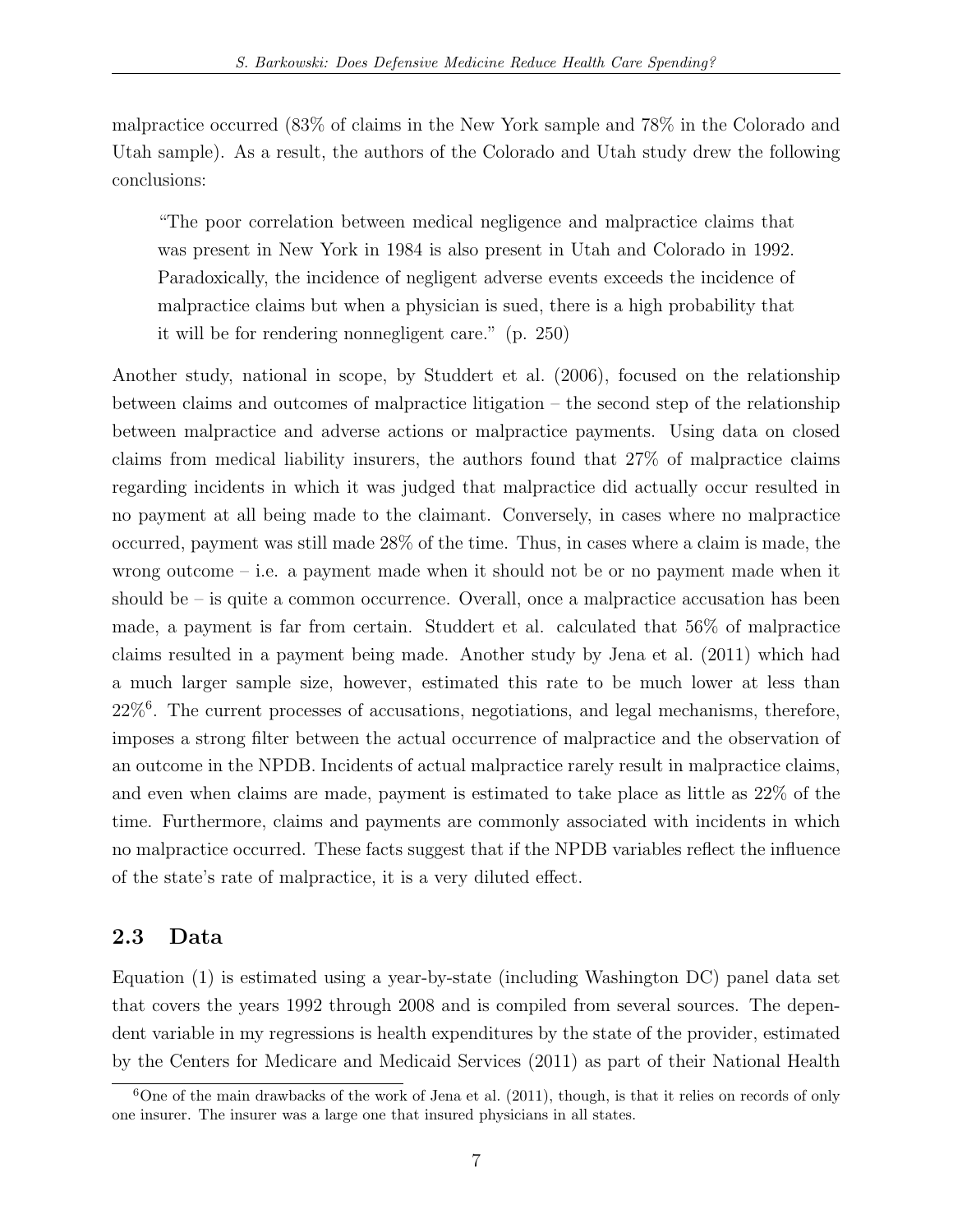Expenditure Accounts program. The Consumer Price  $Index^7$  was used to express these expenditures in 2011 dollars. I use four expenditure categories in my analysis: hospital care, physician and clinical services, prescription drugs, and other non-durable medical products. Hospital care accounts for 37% of all expenditures and also reflects the highest risk setting<sup>8</sup>. Physician and clinical services reflects 25% of spending, and, broadly speaking, covers services provided in outpatient settings. The prescription drugs category includes 10% of total spending and tallies prescription drug sales in retail settings (drugs administered in hospitals or physician offices, and included in hospital or office revenue, are included in the hospital care or physician and clinical services categories). I use the final category, non-durable medical products, for a placebo analysis. This group is much smaller than the other categories at 2.5% of costs, and is unique in that it covers retail sales of medical products that do not require prescriptions or other physician input for purchase. Additionally, this category reflects almost entirely out-of-pocket spending (Medicare pays a small portion) that is at the consumer's discretion. Examples of products in this category include over-the-counter drugs like cough and allergy medicines and medical sundries such as bandages and thermometers. Legal risks faced by physicians, therefore, would be expected to have no influence on this category of spending<sup>9</sup>.

The NPDB variables are calculated using the Public Use Data File of the NPDB (Health Resources and Services Administration, Bureau of Health Professions, 2011b). By law, the NPDB collects information on all adverse actions taken against and malpractice payments made by (or on behalf of) physicians in the country<sup>10</sup>. Full data collection began at the start of 1992, the first year I use in my analysis. I use the NPDB to count the number of unique physicians associated with malpractice payments and adverse actions by state and year. This includes payments associated with both judgments and settlements, and all types of adverse actions, regardless of the reason given for why the payment was made or adverse action taken (even if it was not necessarily related to medical competence)<sup>11</sup>. However,

<sup>7</sup>More precisely, I used the Consumer Price Index for All Urban Consumers: All Items, with the index value for June taken as the value for the whole year (Bureau of Labor Statistics, 2012).

<sup>8</sup>A study of the NPDB by Bishop et al. (2011), using data no longer available to the public, found that roughly half of all malpractice payments originated in a hospital setting, despite that there are almost 30 times more outpatient visits than hospital discharges.

<sup>9</sup>See Centers for Medicare and Medicaid Services (2010) for detailed discussion of the categorization of the National Health Expenditure Accounts.

<sup>&</sup>lt;sup>10</sup>The National Practitioner Data Bank was established during the presidency of Ronald Reagan by Title IV of Public Law 99-660 (known as the Health Care Quality Improvement Act of 1986), with final regulations found in 45 CFR Part 60 (Health Resources and Services Administration, Bureau of Health Professions, 2001).

<sup>&</sup>lt;sup>11</sup>There are two justifications for not removing observations on the basis of reason given. First, many records do not have any reason given – 29% in the case of adverse actions, and 23% for malpractice payment records. Secondly, and more importantly, it is likely that all actions convey information about the regulatory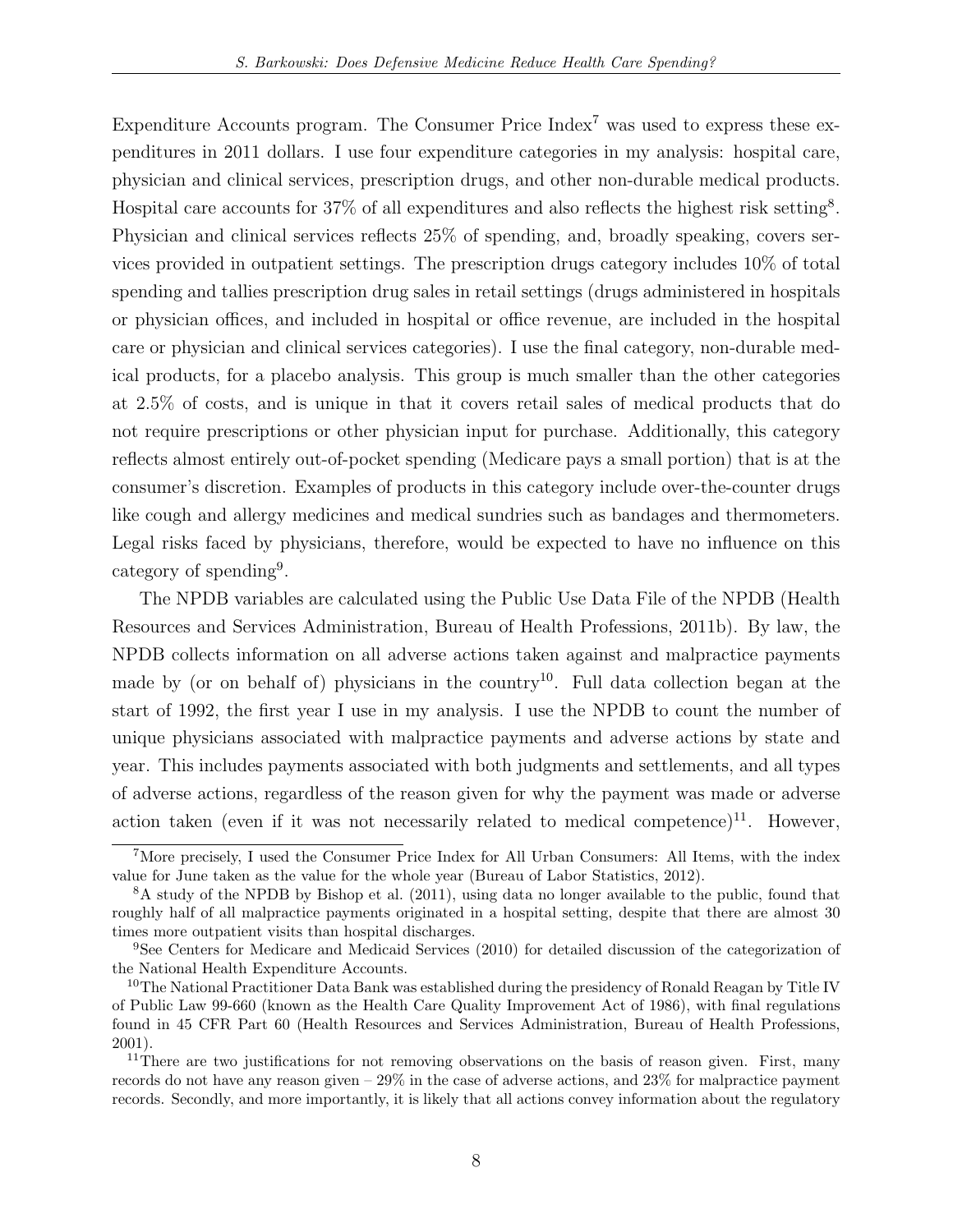two important restrictions are made in order to avoid double counting. For malpractice payments, I exclude payments identified as made by "State Funds", since, according the the NPDB documentation, these payments are usually made only when a payment has also been made by an insurer. In the case of adverse actions, I do not count actions that are identified as modifying previous actions.

The NPDB collects several types of adverse actions, including state licensure actions (e.g. license probation, suspension, or revocation), exclusions from Medicare and Medicaid, and more localized actions such as hospital clinical privileges restrictions. Malpractice payments include those made after trials as part of judgments or jury awards as well as negotiated settlements. The inclusion of settlements is key to the representativeness of the NPDB since they make up a huge portion of the malpractice risk faced by physicians. Judgments and jury awards, in fact, represent less than 3% of the records in my sample of the NPDB. Thanks to this aspect of the NPDB and the public availability of portions of its data, numerous researchers have made use of it before (e.g., Baicker and Chandra, 2005; Baicker et al., 2007; Bishop et al., 2011).

A natural question to ask when using a dataset like the NPDB is whether it is truly representative of the underlying incidence of malpractice payments and adverse actions. In theory, the law requiring the report of all such events implies that the data should reflect the entire universe, but this could only be true if the required reporting actually takes place. Jena et al. (2011) studied the issue by comparing the malpractice payments data of the NPDB over the period of 1991 to 2005 to data they obtained from a large, national malpractice liability insurer, finding that differences between the two sources were small. No study of the representativeness of the adverse actions data has been performed to my knowledge. However, more than 83% of records originate from state licensing boards or Medicare/Medicaid, groups which seem likely to report according to the requirements of the  $law.<sup>12</sup>$ 

Regardless of the extent to which the NPDB reflects the true, underlying incidence of malpractice payments and adverse actions, the NPDB is the appropriate data for my analysis

regime regardless of the basis for the action (e.g. what types of actions lead to adverse actions or payments, and how costly the punishment or payment could be).

<sup>&</sup>lt;sup>12</sup>The United States General Accounting Office  $(2000)$  (GAO) criticized the NPDB for a number of issues, but most notably suggested that it might suffer from under-reporting. This critique was not based on any actual observation of under-reporting, and was undermined in the case of malpractice payments by the laterpublished work of Jena et al. (2011). For adverse actions, the critique was based on the fact that reporting by hospitals was far below the level *expected* before the creation of the NPDB, but these expectations were necessarily not based on any data source, and may very well have been completely unreasonable. If this type of under-reporting is truly an issue, though, it is likely it would have only minimal impact on measurement of adverse actions in my analysis since my adverse action variable is dominated by the actions of licensing boards and Medicare/Medicaid, organizations that were not subject to the GAO's critique.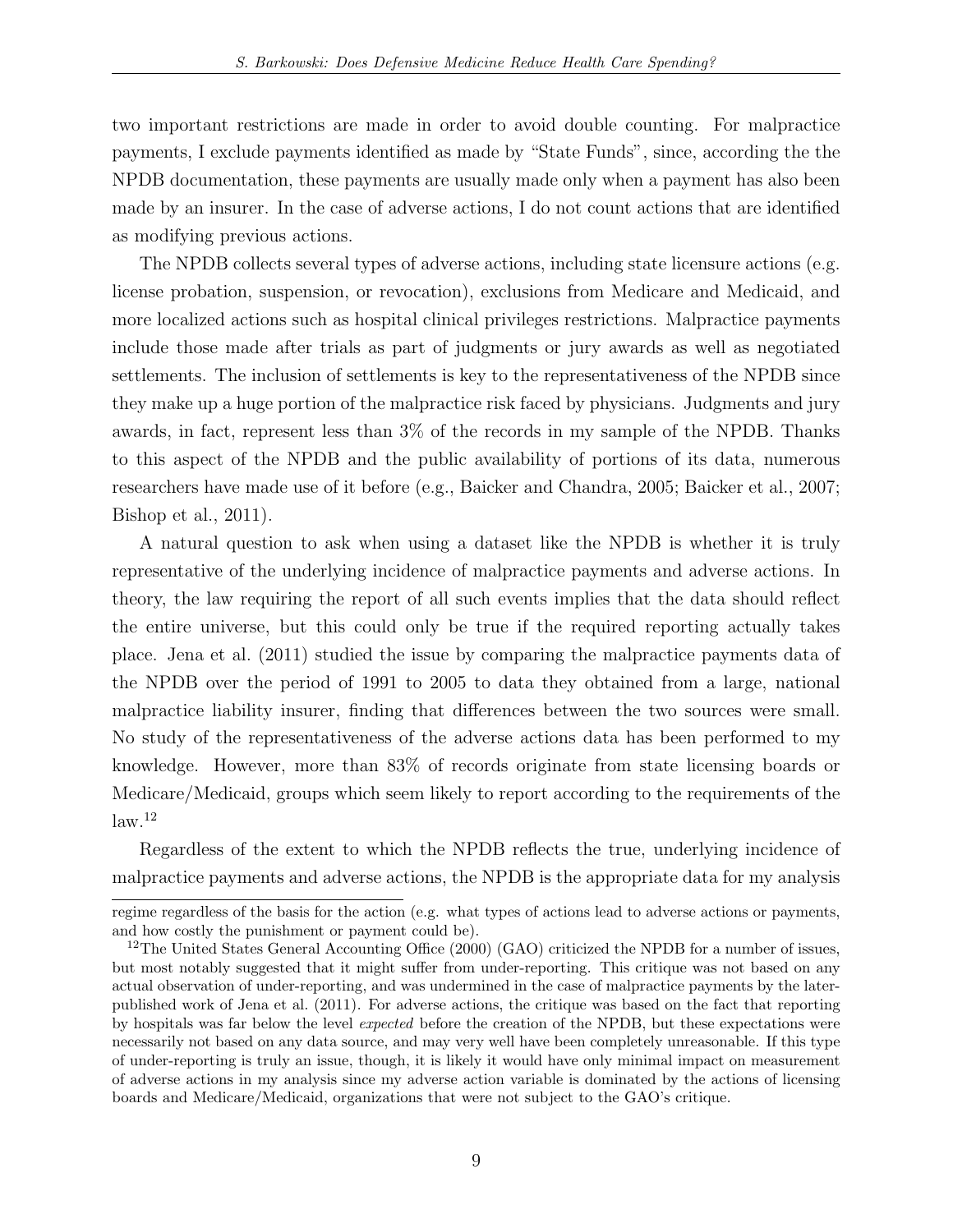since it is the best available measure of physicians' perceptions of the risk they face. The NPDB represents plays an important role in making information about malpractice payments and adverse actions public, both through the publicly available data and its use by health care organizations during credentialing processes. Thus, the NPDB itself is the object that I need to measure for my analysis – not the underlying incidence of risk that the NPDB intends to measure, rendering the question of representativeness of the NPDB to be somewhat less important in this case.

Besides the NPDB variables, I use figures from the American Bar Association (2012, 2009) for the number of active attorneys in the state. Additionally, I rely on several sources of data for proxies for the production cost of medical services. State level population figures are obtained from Population Division, U.S. Census Bureau (2002, 2009). The number of active medical doctors (excluding those employed by the federal government) comes from the Area Resource File (Health Resources and Services Administration, Bureau of Health Professions, 2011a). Frequency counts for the number of state residents with private insurance, Medicare, or Medicaid, were tabulated by the author from IPUMS CPS data for march of each year (King et al., 2010).

Summary statistics for all the variables used in my analysis can be found in Tables 1 through 3. Table 1 presents statistics on the categories of spending used as dependent variables in terms of millions of (real) dollars. Table 2 presents the same statistics for the natural log of these spending categories, which is the actual form of the variables that are used in my estimations. Table 3 reports statistics for the right hand side variables in my regressions. Note that in this table, the statistics for lawyers and non-federally employed physicians are presented in their true levels, as opposed to their use in my regressions, where the values are in thousands.

#### 2.4 Results

Table 5 presents the results of my estimation of equation (1) on my sample of state health expenditures. Each category of health spending has estimates for each of two versions of (1), one with coincidently timed control variables and one in which all controls are lagged one period (that is,  $NPDB_{s,t-1}$  and  $X_{s,t-1}$  replace their period t versions in equation (1)). The lag version of the model is intended as a check for reverse causality between health care spending and the coincidently timed control variables (especially the non-NPDB control variables, since they do not share the lag feature of the NPDB variables discussed in section 2.2).

Focusing first on the hospital care spending category, column (1) presents the model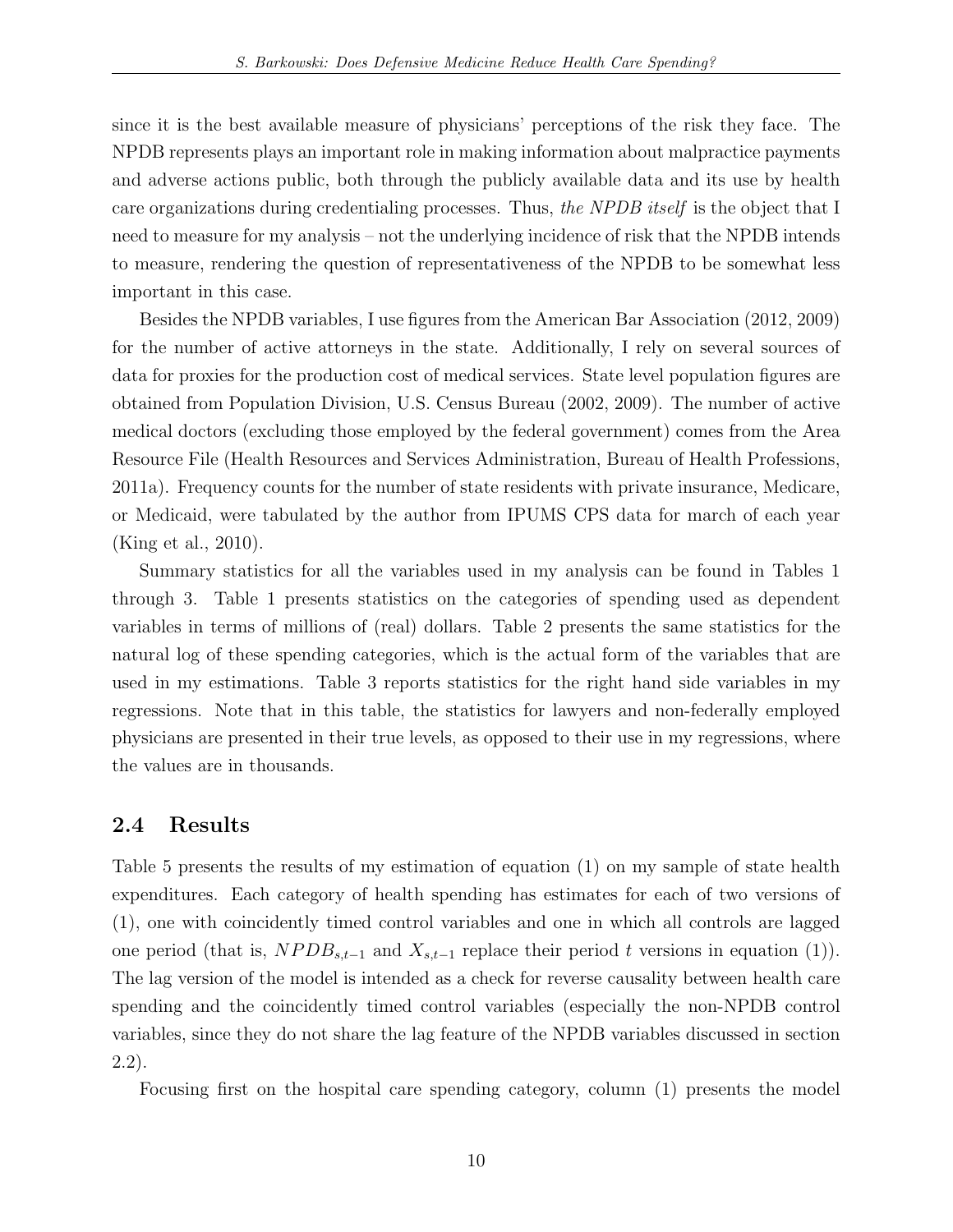with coincident independent variables. I estimate that, on average, one additional physician suffering an adverse action in a year results in a reduction of state hospital expenditures by 1.3 hundredths of a percent, a result that is statistically significant at the 1\% significance level. Relative to the average annual state-level spending on hospital care over my sample period (approximately \$11.5 billion), this estimate represents a decrease of about \$1.5 million. For a change equal to the average, year-to-year, within-state change of 16, this estimate represents a reduction of almost 21 hundredths of a percent, or nearly \$24 million. In contrast to this result, though, the coefficient for malpractice payments is not statistically significant and is quite close to zero. In fact, the estimate for malpractice payments is more than 225 times smaller than the adverse actions estimate. Given the conventional wisdom in the medical field that fear of malpractice lawsuits is an important determinant of cost, this result is surprising. That said, it is consistent with the view that broad use of malpractice insurance leaves little reason for physicians to alter their behavior out of fear of litigation.

Column (2) presents my estimates for the hospital care regression using lagged values of the right hand side variables. Here, the pattern is nearly identical to column (1), with adverse actions statistically significantly estimated (at the 1% significance level) to reduce spending by 1.6 hundredths of a percent, a decrease of approximately \$1.8 million (for a change equal to the average, year-to-year change: decrease of 25.0 hundredths or almost \$29 million). Malpractice payments are estimated to have a negligible effect that is insignificant at conventional levels. Even the upper bound of the 95% confidence interval for the malpractice payments coefficient is only 40% of the magnitude of the estimate for adverse actions. One interesting point to take away from these regressions is that, even though the effect of adverse actions is small relative to the size of hospital care spending in a state, it is large relative to the estimate for the population effect, with estimates for adverse actions in both versions of the model more than doubling the estimates for increasing state population by a thousand residents.

Turning to my estimates for spending on physician and clinical services in columns (3) and (4), I find that adverse actions are again estimated to reduce spending. The estimate for the coincident model is -0.7 hundredths and is not significant, though the lagged model is -1.2 hundredths and is significant at the 10% level. These coefficient estimates correspond to dollar valued effects of -\$9 million and -\$15 million, respectively, for an average-level increase in adverse actions and when evaluated at the category's sample average annual statelevel spending of \$7.8 billion. Although the point estimates for this category are somewhat smaller than the estimates for the hospital care category, an important reason for the change in significance between categories is that these estimates are less precise, with standard errors increasing by a third and a half for the coincident and lagged models, respectively.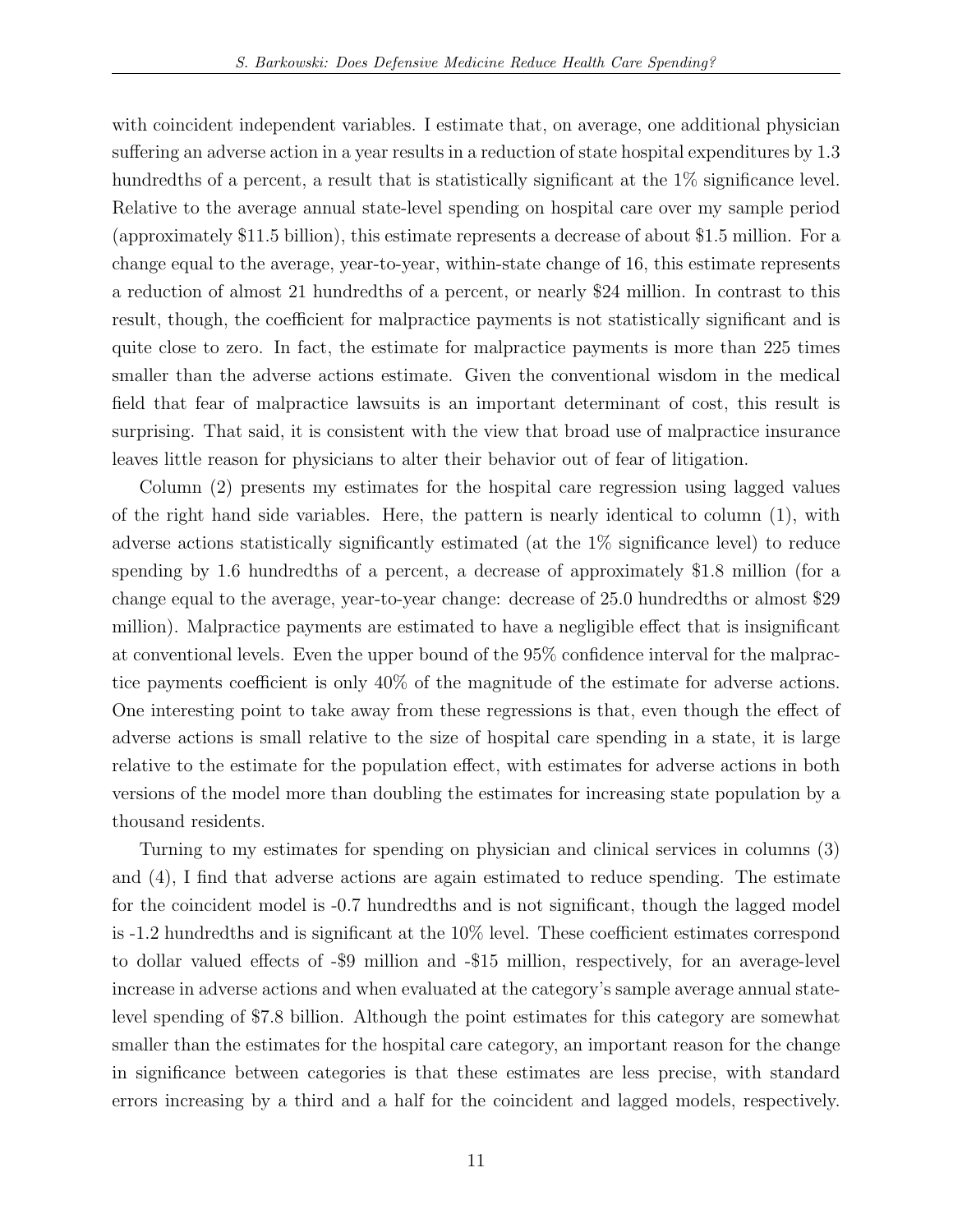Comparison with the population effect point estimates for this category still suggests that these estimates have meaningful size, since one additional physician suffering an adverse action results in a change in spending of approximately the same magnitude as increasing the state population by a thousand.

The estimates for malpractice payments for the physician and clinical services category are notably different from the estimates for the other two categories. The coefficient estimate of -0.8 hundredths in the coincidental controls model is statistically significant at the 5% significance level, a decrease of 0.20% or nearly \$16 million for an increase of 26 malpractice payments, the average, year-to-year, within-state change in malpractice payments. The lagged model estimate is similar in magnitude at  $-0.5$  hundredths  $(-1.604$  million), though in this case it is not statistically significant. These estimates are considerably larger (in percentage terms) than those for the hospital care and prescription drug categories, and the coincident model result is the only case where I find a statistically significant change in response to malpractice payments. As I will discuss below, however, the regressions I run which include leads for the NPDB variables suggest that this outcome may be influenced by endogeneity bias, which could help explain the inconsistency of these estimates with the other categories.

The next set of regression estimates, for the prescription drug category, can be found in columns (5) and (6) of Table 5. The pattern of estimates in this case is quite similar to that of the hospital care category. The model with coincident regressors estimates a statistically insignificant 1.1 hundredths of a percent reduction due to adverse actions. For an averagelevel change, this corresponds to a reduction of 17 hundredths or \$5.5 million (relative to the spending category sample average of \$3.2 billion). The lagged model estimates this same coefficient as -1.8 hundredths (-0.29% or -\$9.3 million for average-level change), which is significant at the 5% level. These point estimates are nominally close to the estimates from the hospital care category, and, also like the hospital care category, are large relative to the effect of population on spending. In both models in this category, the adverse action estimate is more than four times larger than the population estimate. Thus, the differences in statistical significance between the hospital care category and this one seem to be primarily driven by a drop in the precision of the estimates (standard errors are more than 60% larger than the hospital care category).

Focusing next on the malpractice payment estimates, I again find that the coefficients are negative, though neither case is statistically significantly different from zero. The estimated reductions of 0.2 and 0.4 hundredths of a percent in columns (5) and (6), respectively, both correspond to drops of approximately \$2 to \$3 million in category spending for average-level increases of 26 payments. As in the case of the hospital care category, the magnitudes of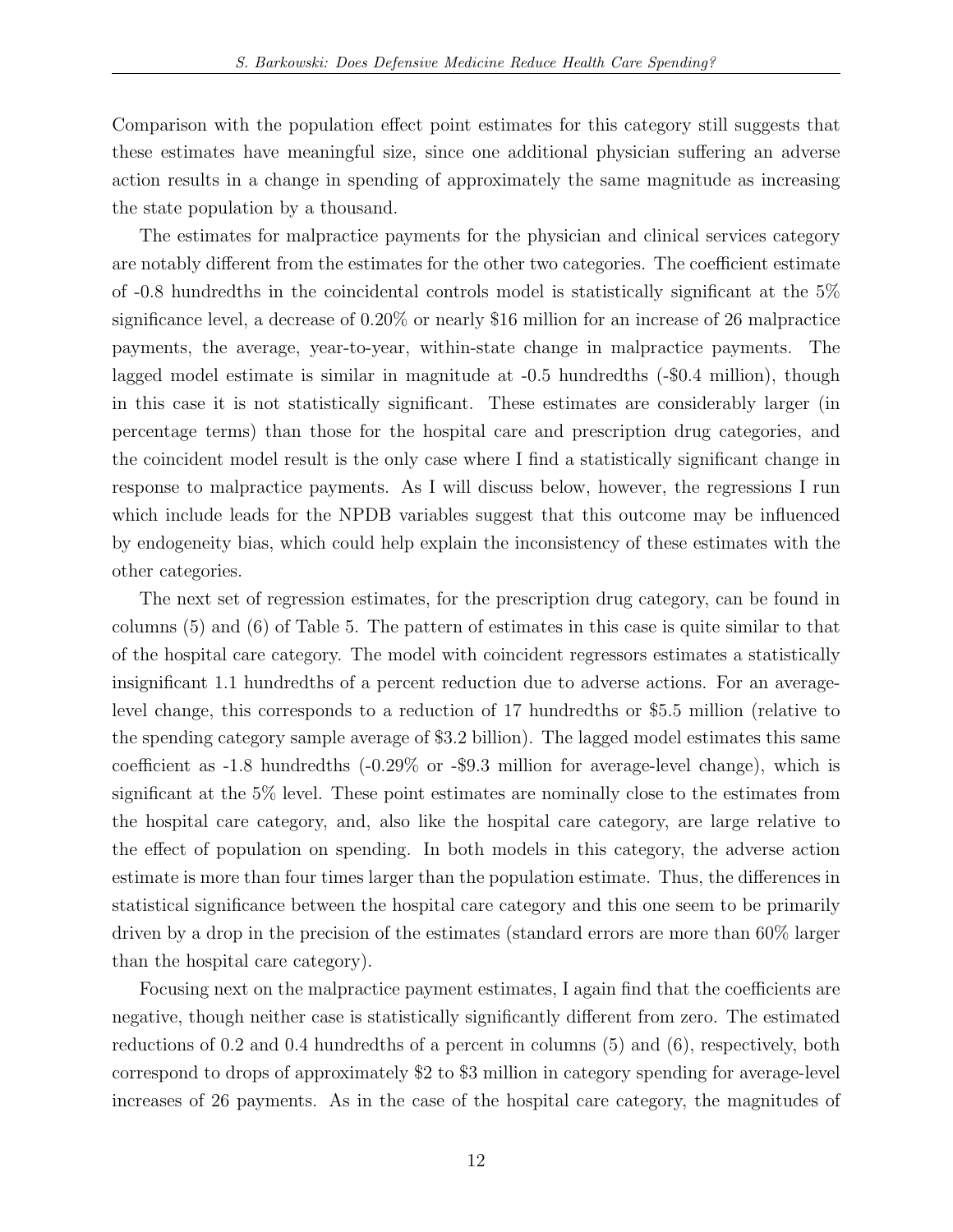these estimates are much smaller (at about a quarter in size) than those for the adverse action estimates. This is again consistent with the reasoning that the availability of malpractice insurance reduces physician responsiveness to the likelihood of malpractice payments<sup>13</sup>.

#### 2.4.1 Placebo analysis

Regression results for a final spending category, other non-durable medical products, are presented in columns (7) and (8) of Table 5. These results serve as a placebo analysis, since we should not expect to observe an effect of physician risk avoidance behavior on this type of health care spending. If there is no endogeneity bias, we would expect to estimate coefficients for adverse actions and malpractice payments equal to zero. On the other hand, if endogeneity is causing bias (and spurious statistically significant estimates in my main regressions) then we would expect to see significant, non-zero estimates when the placebo category is the dependent variable as well<sup>14</sup>.

This analysis is a credible check of endogeneity to the extent that the dependent variables in my main regressions and the placebo regressions share the same unobserved determinants that may bias coefficient estimates. To that end, state-by-year correlations between other non-durable medical products and the other categories suggest that the groups share similar trends over time. They are 0.94, 0.97, and 0.87 for hospital care, physician and clinical services, and prescription drugs, respectively (0.17, 0.19, and 0.33 for first-differences).

Despite these correlations, the effects of the NPDB variables observed in the main analyses do not appear to carry over in the non-durable medical products case. As columns (7) and (8) show, neither model estimates statistically significant effects for these variables, casting doubt on the possible influence of unobserved factors. Additionally, unlike the estimates for the other categories, which were generally negatively signed for the NPDB variable coefficients, the estimates in this case are positive, suggesting that if there are unobserved factors, they would seem to be working in the opposite direction of the results in the main analyses.

#### 2.4.2 Checking for endogeneity of the regulatory environment

Panel A of Table 6 presents results for the estimation of a variation of equation (1) which includes one-period-forward leads for the adverse action and malpractice payments variables

<sup>&</sup>lt;sup>13</sup>The prescription drug category models have noticeably larger estimates for the effect of the physician population on spending. While it is hard to be sure why this differs so much from the other categories, there has been previous research documenting a link between physician geographical concentration and increased sale of prescription drugs, e.g. Bruckner et al. (2012).

<sup>&</sup>lt;sup>14</sup>Examples of previous uses of placebo analyses can be found in Hamersma and Kim (2009) and Bitler and Carpenter (2012).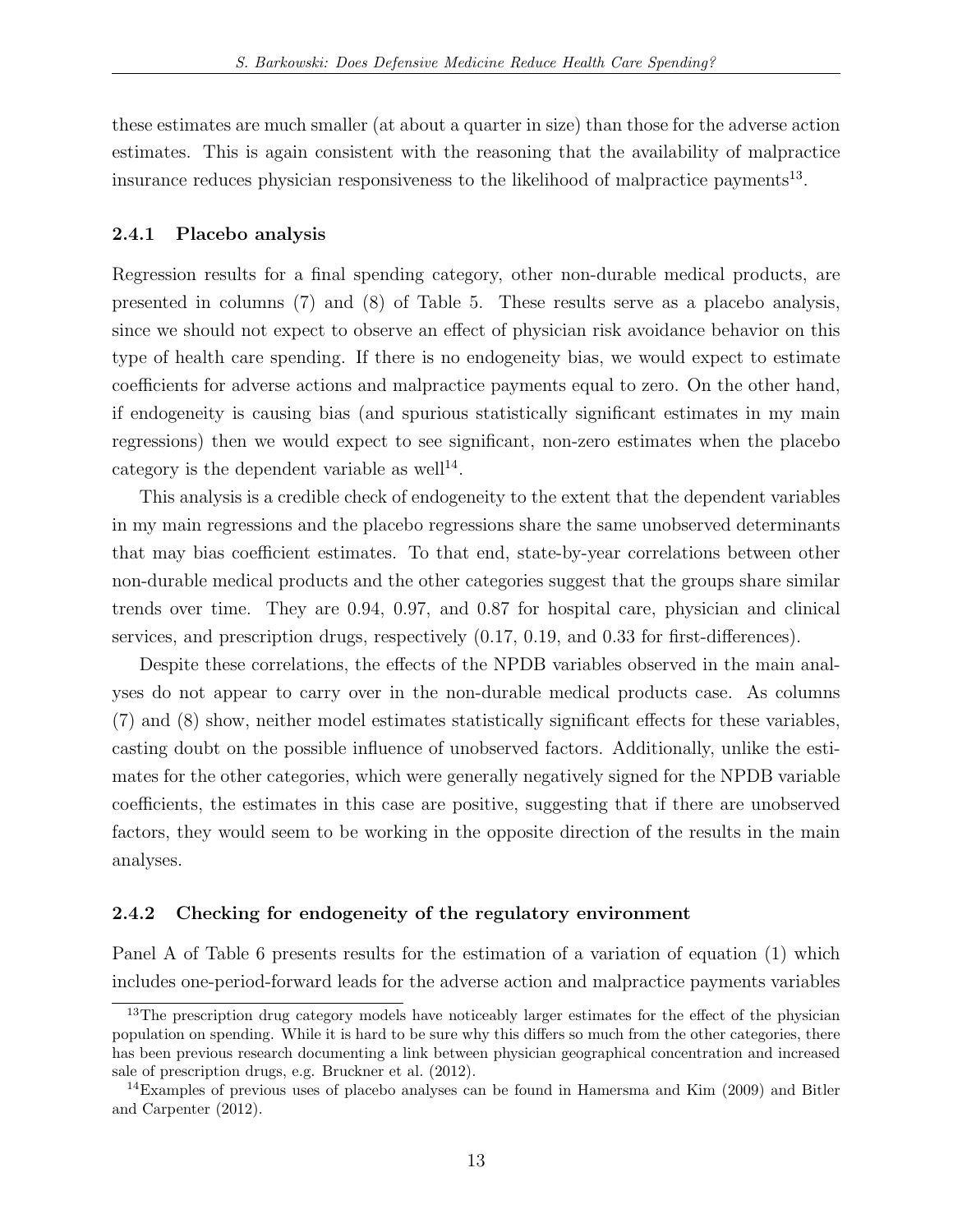(in addition to the coincidently timed versions of those variables). This is intended to address the possibility that the malpractice risk environment itself is a response to conditions in the state. If the NPDB variables are not endogenous, then one would expect that their lead values would estimate as insignificantly different from zero, and estimates of the coincident values of the NPDB variables would be similar to when the models are estimated without  $leads<sup>15</sup>.$ 

The results for the hospital care and prescription drug spending categories (columns (1) and (3)) have a similar pattern. The coefficient estimates for the coincident version of the adverse actions variable are both statistically significant (1% level for hospital care and 10% level for prescription drugs) and have magnitudes that are similar to my main estimates in Table 5. Additionally, the estimates for the adverse actions lead are not significant and are small in comparison to the coincident version estimates. For hospital care, the lead variable estimate is 34% of the coincident estimate, while for prescription drugs that ratio is 14%. For malpractice payments, neither the coincident nor lead versions have statistically significant estimates in these categories. The estimates are also comparatively small relative to the adverse action estimates, a finding that is consistent with the results of Table 5. For the placebo category, other non-durable medical products, the addition of lead variables does not lead to any interpretive changes. All estimates for this category are statistically insignificant, and magnitudes are similar Table 5 estimates. All of these facts undercut the possibility that the results for these categories found in Table 5 are driven by an endogenous response of the malpractice risk environment to health care spending or other conditions in a state.

The physician and clinical services category, however, has a different story. As is immediately noticeable, the lead variable estimate for malpractice payments is statistically significant (1% level) and comparatively large at approximately -1 hundredth of a percent. Moreover, the coincident version is not significant and has a much smaller magnitude than the estimates found in Table 5. Additionally, the point estimate for the lead version of the adverse actions is about 50% larger in terms of magnitude than the coincident version (though neither version of the adverse actions variable has a significant coefficient). These results suggest that there might be some remaining issues with endogeneity in this spending category that my models are not completely eliminating. In the case of malpractice payments, this would seem to explain the statistically significant estimate in Table 5, a result that at first glance seemed out of place due to its dissimilarity with the other categories.

<sup>15</sup>Two notable previous uses of this type of strategy to address endogeneity can be found in Gruber and Hanratty (1995) and Friedberg (1998).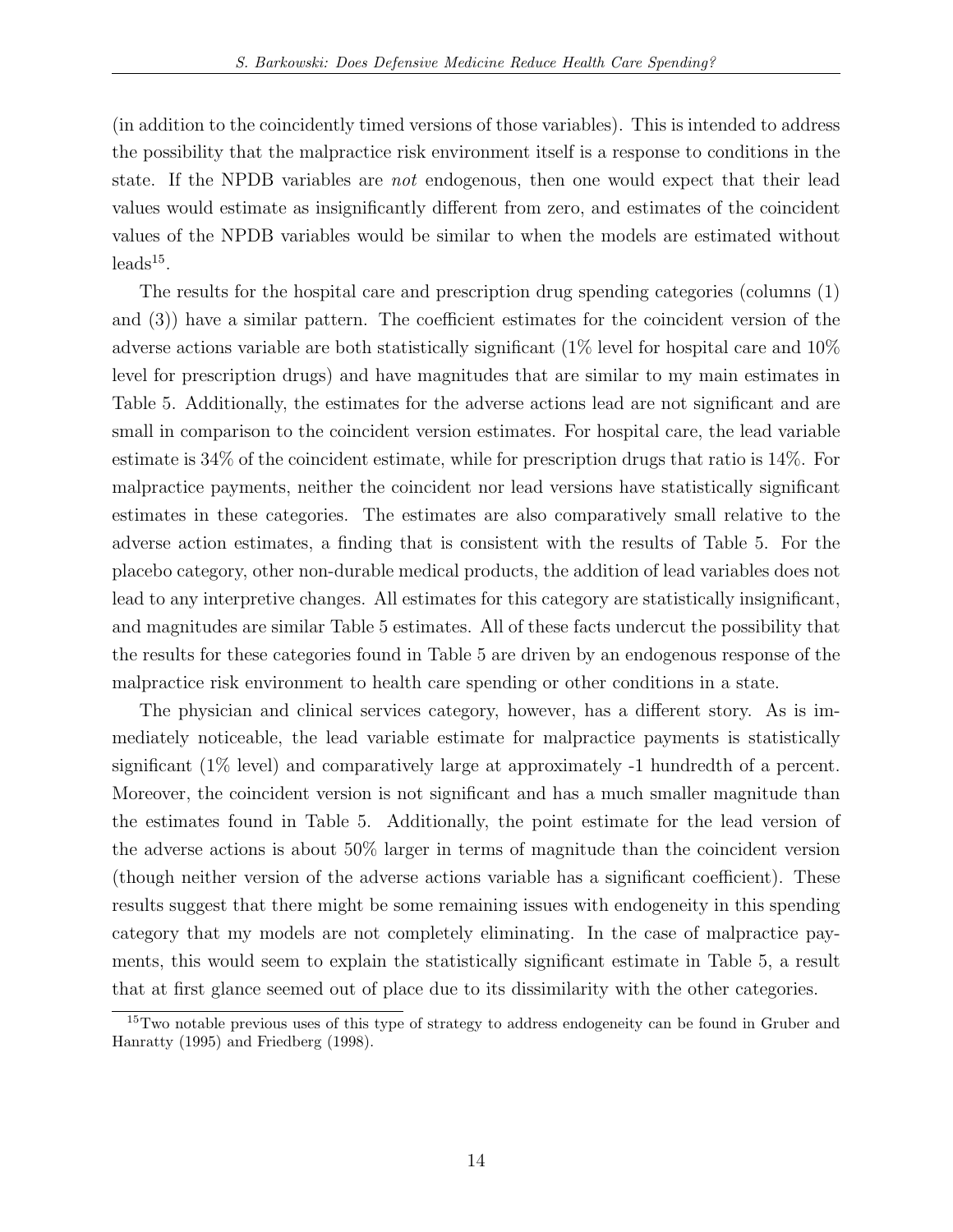#### 2.4.3 The effect of big states

To check whether the effects estimated in Table 5 are being driven by the large states, Panel B of Table 6 presents results for the re-estimation of (1) after excluding the largest states in my panel. The excluded states were California, New York, Texas, Florida, Illinois, Pennsylvania, and Ohio, all of which had average populations over the period of my sample of more than 10 million. Each state also exceeded \$66 billion in average annual health care spending.

The pattern of point estimates is similar to that of Table 5. The most notable magnitude differences are that the adverse action estimate for hospital care spending is about 40% smaller than it was in Table 5, while the malpractice payments estimates for physician and clinical services and prescription drugs increased by more than 40% and 300%, respectively. The estimate for malpractice payments in the placebo category, other non durable medical products, also increased in magnitude, rising to 0.9 hundredths, though its adverse action estimate fell to less than a third of the Table 5 estimate. The dropping of observations, though, also resulted in a much lower level of precision for the estimates, so none of the estimates are statistically significant at conventional levels. Nevertheless, the pattern of results seem to suggest that health care spending effects of malpractice risk are not drastically different between the smaller and larger states.

### 3 Conclusion

I have presented evidence suggesting that the practice of defensive medicine may result in decreases in overall average health care spending at the state-level. In particular, I find that rising frequencies of adverse actions against physicians are associated with statistically significant spending decreases in the hospital care and prescription drug categories. My estimates for effects of increasing frequencies of malpractice payments are smaller in comparison to the adverse action estimates and, except for one case, are all statistically insignificant at conventional levels. The one significant estimate indicated a negative effect on spending in the physician and clinical services category, though there is some evidence that there might be endogeneity issues affecting the estimates for this category. These results are particularly interesting in light of the fact that physicians are insured against malpractice litigation risk, but are not insured against adverse actions. Since impediments to their free ability to practice are very costly to physicians, it is not hard to believe that they would be sensitive to changes in the adverse action threat levels. Additionally, finding that malpractice risk emanating from industry oversight groups is associated with decreases in spending is notable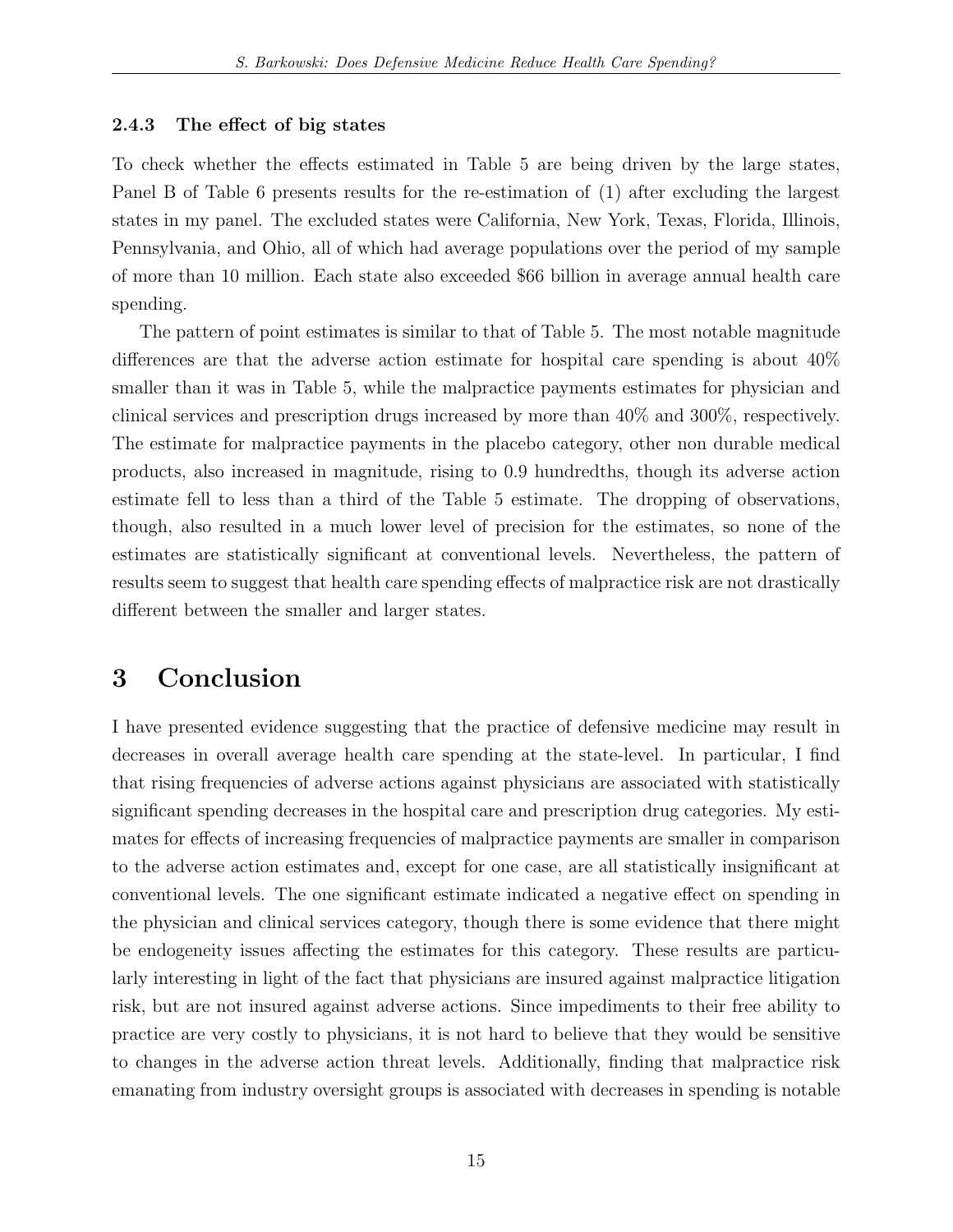given that the medical community has long argued that litigation risk leads to higher health care costs.

There are several mechanisms through which greater fear of punishment or litigation for physicians could result in lower spending levels. Doctors could increase their use of preventative services, leading to fewer cases of more serious (and expensive) illnesses. Alternatively, increased risk could induce physicians to take greater precaution when providing services, leading to fewer errors that require costly additional care. Yet another possibility is doctors may reduce their use of risky services that have low marginal value to the health of the patient (or, more cynically, reduce their use of risky procedures regardless of the value to the health of the patient). The true explanation could even be a combination of these mechanisms and others. This paper, though, makes no attempt to distinguish between mechanisms, and given that previous research has been mixed on the issue of how varying levels of risk influence physician behavior, there is room for additional research on this point.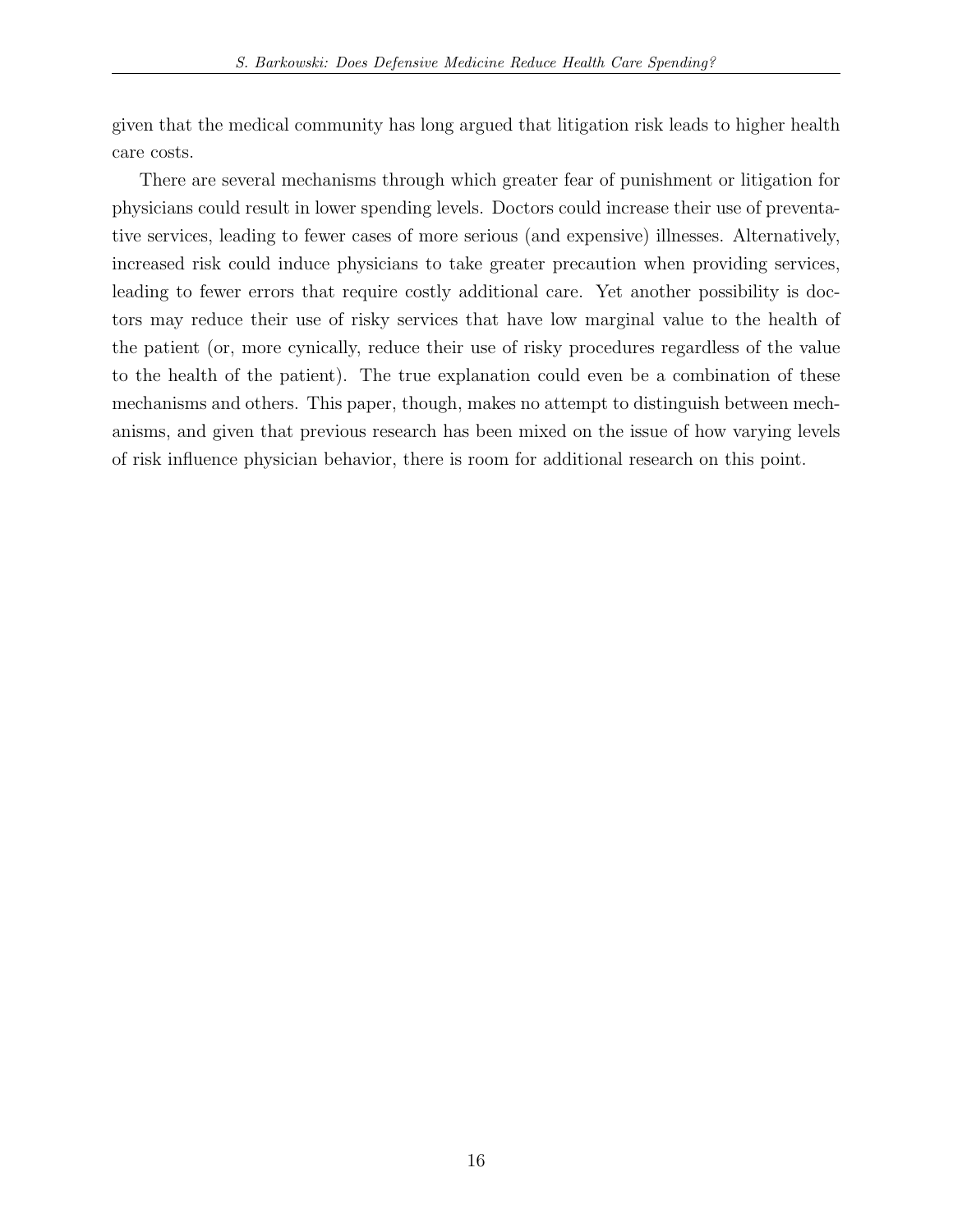## References

- American Bar Association, "National Lawyer Population by State 1989 2008," 2009. 10
- $\pm$ , "National Lawyer Population by State 2002 2012," 2012. 10

American Medical Association, "H-435.959 Liability Reform," November 2012. 1

- , "Medical Liability Reform Now!," 2012. 1
- Baicker, Katherine and Amitabh Chandra, "The Effect of Malpractice Liability on the Delivery of Health Care," Forum for Health Economics & Policy, January 2005,  $\mathcal{S}(1)$ , 1–27. 9
- , Elliott S. Fisher, and Amitabh Chandra, "Malpractice Liability Costs And The Practice Of Medicine In The Medicare Program," Health Affairs, May 2007, 26 (3), 841– 852. 1, 9
- Bishop, Tara F., Alex D. Federman, and Salomeh Keyhani, "Physicians views on defensive medicine: A national survey," Archives of Internal Medicine, June 2010, 170 (12), 1081–1083. 1
- $\overline{\phantom{a}}$ , Andrew M. Ryan, and Lawrence P. Casalino, "Paid malpractice claims for adverse events in inpatient and outpatient settings," JAMA: The Journal of the American Medical Association, June 2011, 305 (23), 2427–2431. 8, 9
- Bitler, Marianne P. and Christopher S. Carpenter, "Effects of State Cervical Cancer Insurance Mandates on Pap Test Rates," Working Paper July 2012. 13
- Brennan, Troyen A., Lucian L. Leape, Nan M. Laird, Liesi Hebert, A. Russell Localio, Ann G. Lawthers, Joseph P. Newhouse, Paul C. Weiler, and Howard H. Hiatt, "Incidence of Adverse Events and Negligence in Hospitalized Patients," New England Journal of Medicine, 1991, 324 (6), 370–376. 6
- Bruckner, Tim A., Ashley Hodgson, Chris Brown Mahoney, Brent D. Fulton, Peter Levine, and Richard M. Scheffler, "Health care supply and county-level variation in attention-deficit hyperactivity disorder prescription medications," Pharmacoepidemiology and Drug Safety, 2012, 21 (4), 442–449. 13
- Bureau of Labor Statistics, "Consumer Price Index for All Urban Consumers: All Items; Seasonally Adjusted," March 2012. 8
- Cameron, A. Colin, Jonah B. Gelbach, and Douglas L. Miller, "Robust Inference With Multiway Clustering," Journal of Business  $\mathscr B$  Economic Statistics, April 2011, 29 (2), 238–249. 4
- Carrier, Emily R., James D. Reschovsky, Michelle M. Mello, Ralph C. Mayrell, and David Katz, "Physicians Fears Of Malpractice Lawsuits Are Not Assuaged By Tort Reforms," Health Affairs, September 2010, 29 (9), 1585–1592. 1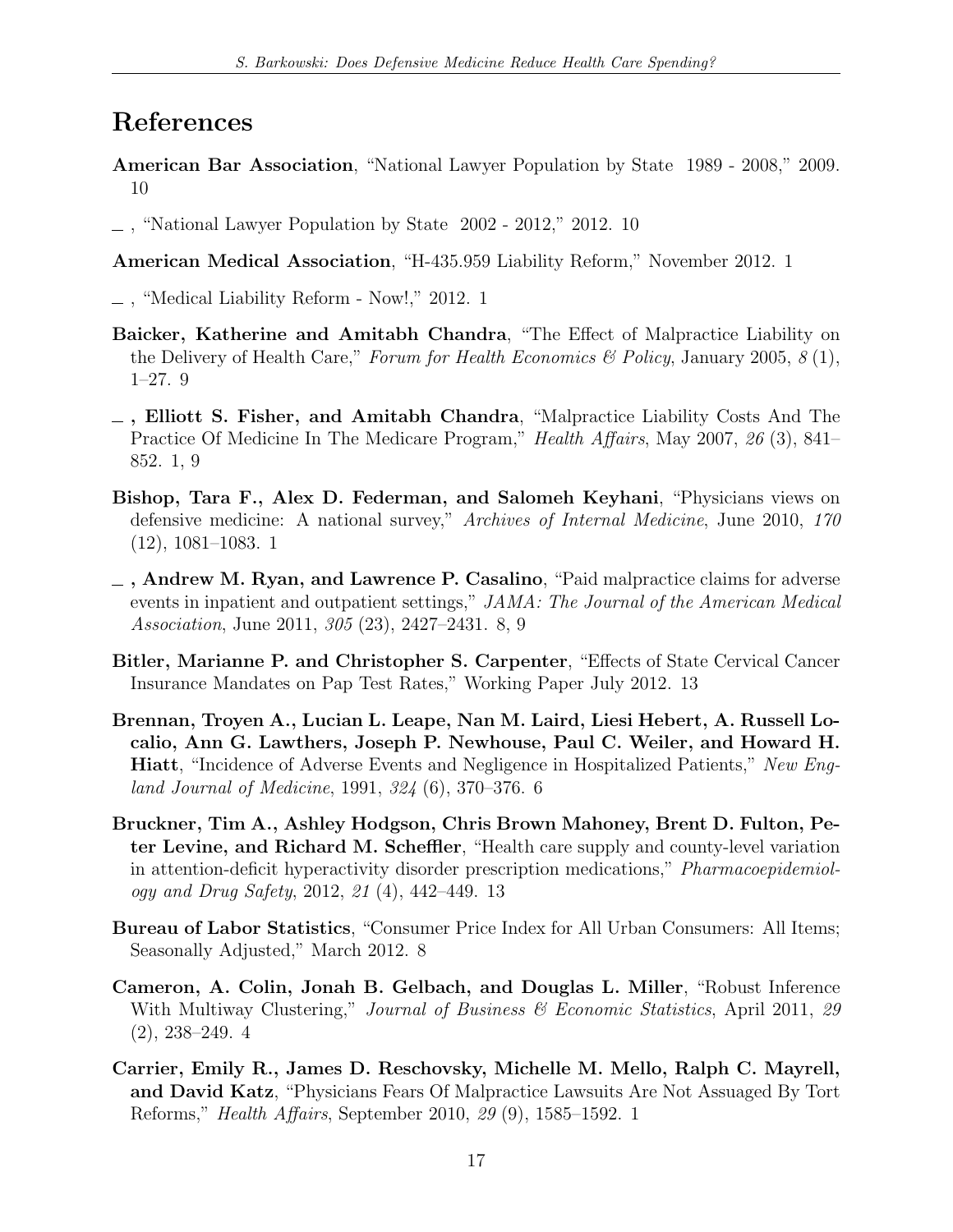- Centers for Medicare and Medicaid Services, "National Health Expenditure Accounts: Methodology Paper, 2010; Definitions, Sources, and Methods," 2010. 8
- $\sim$ , "State Health Expenditure Accounts by State of Provider," December 2011. 7
- Chen, Brian K. and Chun-Yuh Yang, "Increased Perception of Malpractice Liability and the Practice of Defensive Medicine," Journal of Empirical Legal Studies, 2014, 11 (3), 446–476. 2
- Cohen, Joshua T., Peter J. Neumann, and Milton C. Weinstein, "Does Preventive Care Save Money? Health Economics and the Presidential Candidates," New England Journal of Medicine, February 2008, 358 (7), 661–663. 1
- Currie, Janet and W. Bentley MacLeod, "First Do No Harm? Tort Reform and Birth Outcomes," The Quarterly Journal of Economics, May 2008, 123 (2), 795–830. 1
- Dubay, Lisa, Robert Kaestner, and Timothy Waidmann, "The impact of malpractice fears on cesarean section rates," Journal of Health Economics, August 1999, 18 (4), 491– 522. 1
- $\ldots$ ,  $\ldots$ , and  $\ldots$ , "Medical malpractice liability and its effect on prenatal care utilization and infant health," Journal of Health Economics, July 2001, 20 (4), 591–611. 1
- Fournier, Gary M. and Melayne Morgan McInnes, "The Case for Experience Rating in Medical Malpractice Insurance: An Empirical Evaluation," The Journal of Risk and Insurance, June 2001, 68 (2), 255–276. 2
- Friedberg, Leora, "Did Unilateral Divorce Raise Divorce Rates? Evidence from Panel Data," The American Economic Review, June 1998, 88 (3), 608–627. 14
- Gruber, Jonathan and Maria Hanratty, "The Labor-Marker Effects of Introducing National Health Insurance: Evidence From Canada," Journal of Business & Economic Statistics, 1995, 13 (2), 163–173. 14
- Hamersma, Sarah and Matthew Kim, "The effect of parental Medicaid expansions on job mobility," Journal of Health Economics, July 2009, 28 (4), 761–770. 13
- Health Resources and Services Administration, Bureau of Health Professions, "NPDB Guidebook," 2001. 8
- , "Area Resource File," Technical Report, U.S. Department of Health and Human Services, Rockville, MD 2011. 10
- , "National Practitioner Data Bank Public Use Data File," September 2011. 8
- Jena, Anupam B., Seth Seabury, Darius Lakdawalla, and Amitabh Chandra, "Malpractice Risk According to Physician Specialty," New England Journal of Medicine, August 2011, 365 (7), 629–636. 7, 9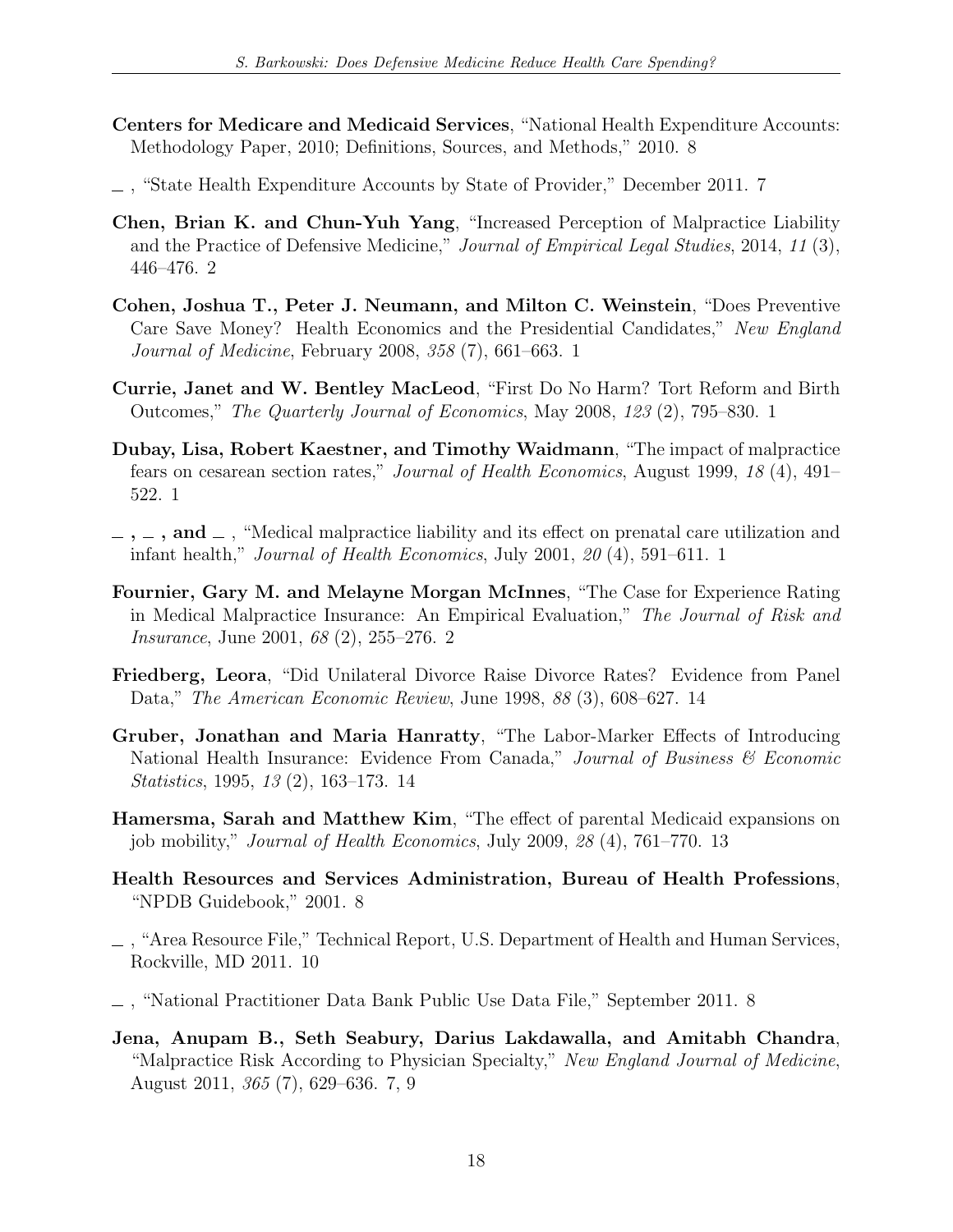- Kessler, Daniel and Mark McClellan, "Do Doctors Practice Defensive Medicine?," The Quarterly Journal of Economics, May 1996, 111 (2), 353 –390. 1, 2
- Kim, Beomsoo, "The Impact of Malpractice Risk on the Use of Obstetrics Procedures," The Journal of Legal Studies, June 2007, 36 (S2), S79–S119. 1
- King, Miriam, Steven Ruggles, J. Trent Alexander, Sarah Flood, Katie Genadek, Matthew B. Schroeder, Brandon Trampe, and Rebecca Vick, "Integrated Public Use Microdata Series, Current Population Survey: Version 3.0. [Machine-readable database]," 2010. 10
- Lakdawalla, Darius N. and Seth A. Seabury, "The welfare effects of medical malpractice liability," International Review of Law and Economics, December 2012, 32 (4), 356–369. 2
- Localio, A. Russell, Ann G. Lawthers, Troyen A. Brennan, Nan M. Laird, Liesi E. Hebert, Lynn M. Peterson, Joseph P. Newhouse, Paul C. Weiler, and Howard H. Hiatt, "Relation between Malpractice Claims and Adverse Events Due to Negligence," New England Journal of Medicine, July 1991, 325 (4), 245–251. 6
- Medical Board of California, "Average / Median Time To Process Complaints," 2010. 6
- Mello, Michelle M., "Medical malpractice: Impact of the crisis and effect of state tort reforms," Research Synthesis Report 10, The Robert Wood Johnson Foundation May 2006. 1
- , "Understanding Medical Malpractice Insurance: A Primer," Research Synthesis Report 8, The Robert Wood Johnson Foundation January 2006. 2
- Population Division, U.S. Census Bureau, "Table CO-EST2001-12-00 Time Series of Intercensal State Population Estimates: April 1, 1990 to April 1, 2000," Technical Report April 2002. 10
- , "Table 1. Annual Estimates of the Resident Population for the United States, Regions, States, and Puerto Rico: April 1, 2000 to July 1, 2009 (NST-EST2009-01)," Technical Report December 2009. 10
- Shryock, Richard Harrison, Medical Licensing in America, 1650 1965, Baltimore, Maryland: The Johns Hopkins Press, 1967. 2
- Sirovich, Brenda E., Steven Woloshin, and Lisa M. Schwartz, "Too little? too much? primary care physicians' views on us health care: A brief report," Archives of Internal Medicine, September 2011, 171 (17), 1582–1585. 1
- Sloan, Frank A., "Experience Rating: Does It Make Sense for Medical Malpractice Insurance?," The American Economic Review, May 1990, 80 (2), 128–133. 2

StataCorp, "Stata Statistical Software: Release 12," 2011. 4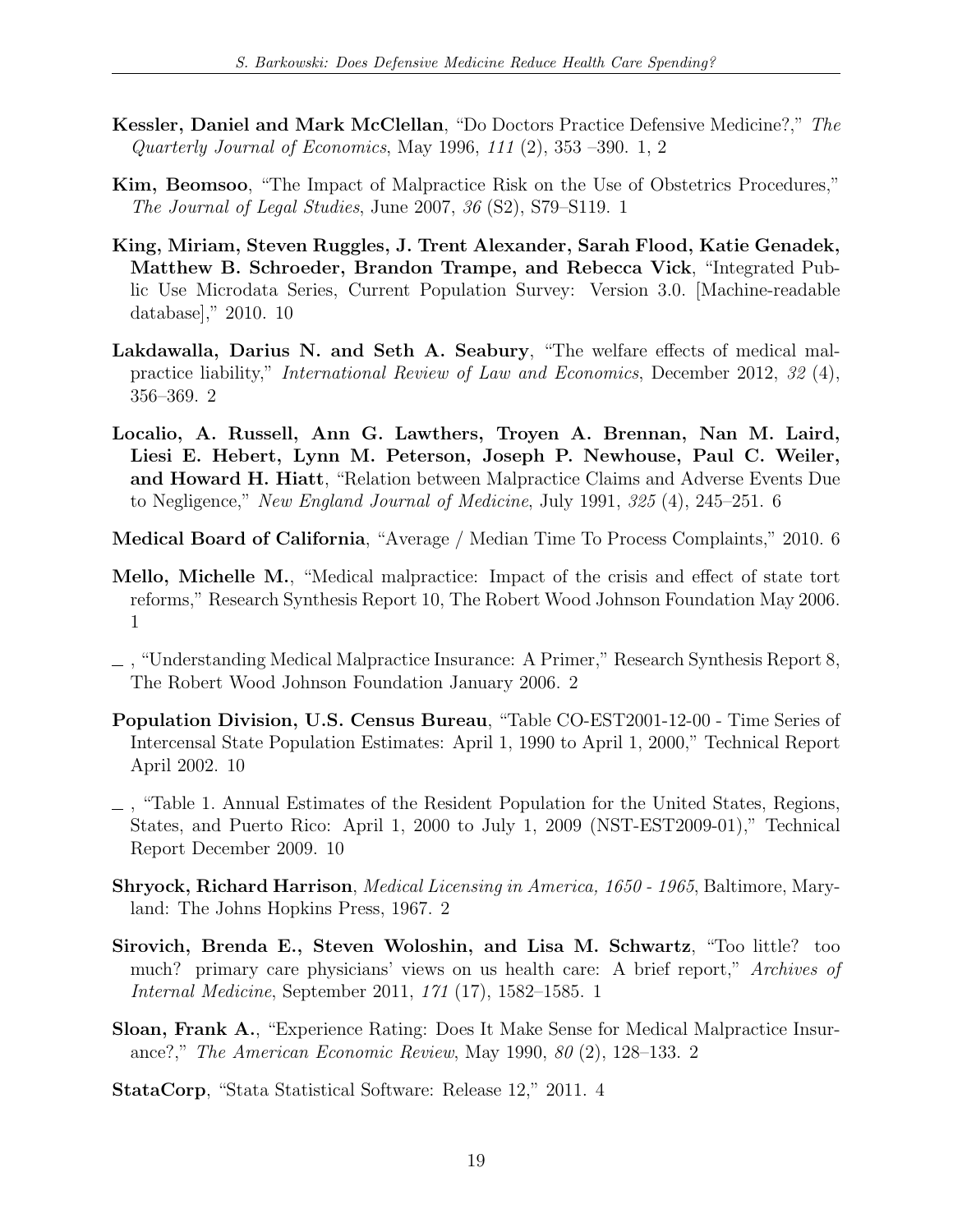- Studdert, David M., Eric J. Thomas, Helen R. Burstin, Brett I. W. Zbar, E. John Orav, and Troyan A. Brennan, "Negligent care and malpractice claiming behavior in Utah and Colorado," Medical care, March 2000, 38 (3), 250–260. 6
- , Michelle M. Mello, Atul A. Gawande, Tejal K. Gandhi, Allen Kachalia, Catherine Yoon, Ann Louise Puopolo, and Troyen A. Brennan, "Claims, Errors, and Compensation Payments in Medical Malpractice Litigation," New England Journal of Medicine, May 2006, 354 (19), 2024–2033. 7
- $, \ldots$ , William M. Sage, Catherine M. DesRoches, Jordon Peugh, Kinga Zapert, and Troyen A. Brennan, "Defensive medicine among high-risk specialist physicians in a volatile malpractice environment," JAMA: The Journal of the American Medical Association, June 2005, 293 (21), 2609–2617. 1
- Thomas, Eric J., David M. Studdert, Helen R. Burstin, E. John Orav, Timothy Zeena, Elliott J. Williams, K. Mason Howard, Paul C. Weiler, and Troyen A. Brennan, "Incidence and Types of Adverse Events and Negligent Care in Utah and Colorado," Medical Care, March 2000, 38 (3), 261–271. 6
- $-$ ,  $-$ , Joseph P. Newhouse, Brett I. W. Zbar, K. Mason Howard, Elliot J. Williams, and Troyen A. Brennan, "Costs of medical injuries in Utah and Colorado," Inquiry: a journal of medical care organization, provision and financing, 1999, 36 (3), 255–264. 6
- Thomas, J William, Erika C Ziller, and Deborah A Thayer, "Low costs of defensive medicine, small savings from tort reform," Health Affairs, September 2010, 29 (9), 1578– 1584. 1
- United States General Accounting Office, "National Practitioner Data Bank: Major Improvements Are Needed to Enhance Data Bank's Reliability," Technical Report GAO-01-130, Washington, DC November 2000. 9
- U.S. Congress, Office of Technology Assessment, Defensive Medicine and Medical Malpractice number OTA-H–6O2, Washington, DC: U.S. Government Printing Office, July 1994. 1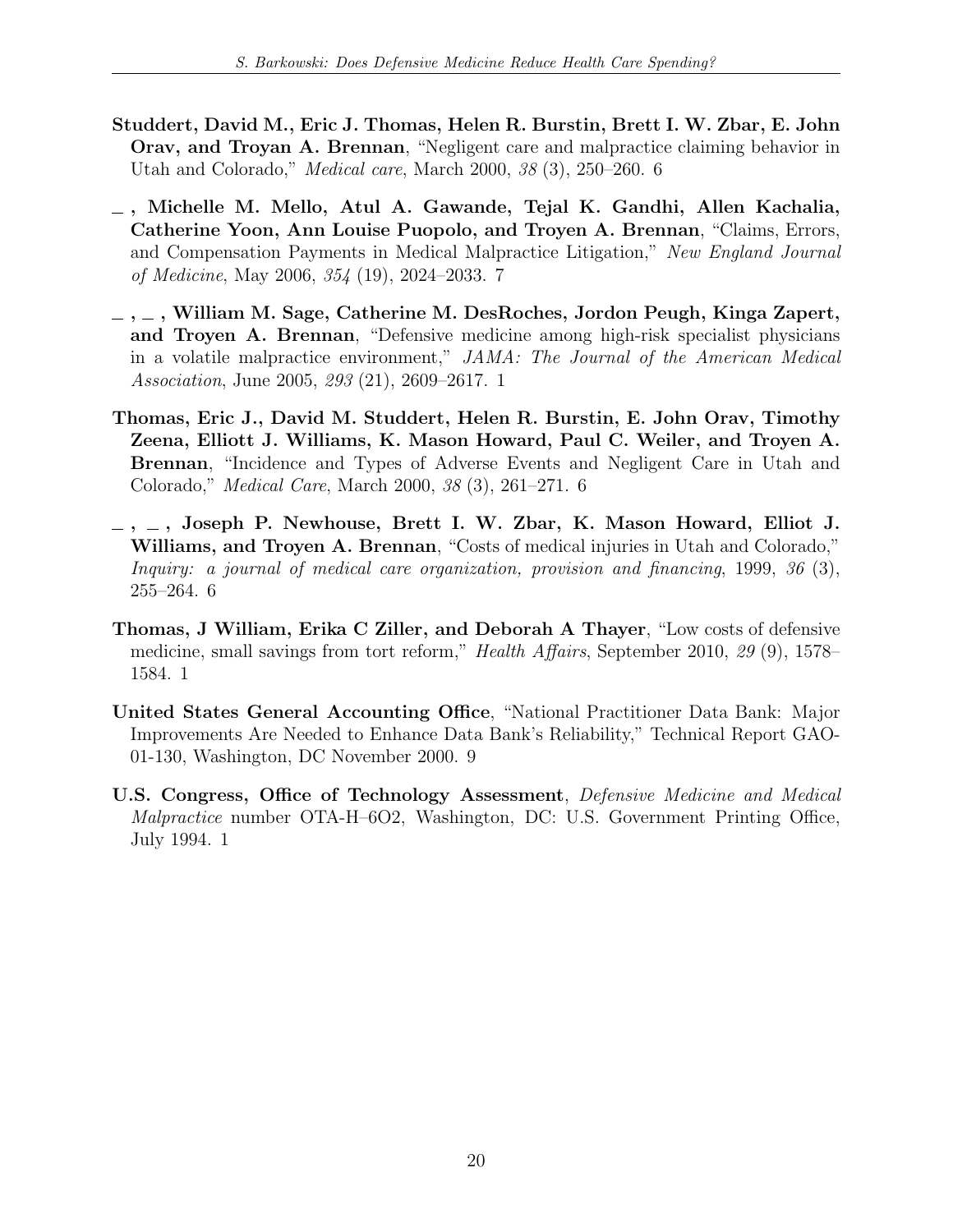|                                    | Mean   |        | Std. Dev. Minimum | Maximum |
|------------------------------------|--------|--------|-------------------|---------|
| Hospital care                      | 11,523 | 12,556 | 620               | 75,931  |
| Physician & clinical services      | 7,818  | 9,671  | 297               | 67,725  |
| Prescription drugs                 | 3,159  | 3,745  | 123               | 24,588  |
| Other non-durable medical products | 795    | 925    | 49                | 5,044   |
| All four categories combined       | 23,296 | 26,435 | 1,093             | 172,212 |
| Observations                       | 867    |        |                   |         |

Table 1: Dependent variable summary statistics, by expenditure category (Millions of June 2011 dollars)

Table 2: Log-scale dependent variable summary statistics, by expenditure category (Log of millions of June 2011 dollars)

|                                    | Mean   | Std. Dev. | Minimum | Maximum |
|------------------------------------|--------|-----------|---------|---------|
| Hospital care                      | 8.8556 | 1.0191    | 6.4301  | 11.2376 |
| Physician & clinical services      | 8.3948 | 1.0933    | 5.6934  | 11.1232 |
| Prescription drugs                 | 7.4512 | 1.1617    | 4.8112  | 10.1100 |
| Other non-durable medical products | 6.1145 | 1.1074    | 3.8851  | 8.5259  |
| Observations                       | 867    |           |         |         |

Table 3: Independent variable summary statistics

|                                           | Mean   | Std. Dev. | Minimum  | Maximum |
|-------------------------------------------|--------|-----------|----------|---------|
| Physicians suffering adverse actions      | 66     | 77        | $\theta$ | 632     |
| Physicians with malpractice payments      | 240    | 338       | 10       | 1,838   |
| Practicing lawyers                        | 19,512 | 26,124    | 1,093    | 150,542 |
| Non-Federally Employed Physicians (M.D.s) | 13,654 | 16,454    | 640      | 95,906  |
| Population ('000s)                        | 5,515  | 6,130     | 466      | 36,580  |
| Privately insured residents ('000s)       | 3,870  | 4,041     | 324      | 23,382  |
| Medicare residents ('000s)                | 737    | 780       | 25       | 4,240   |
| Medicaid residents ('000s)                | 652    | 880       | 31       | 6,398   |
| Observations                              | 867    |           |          |         |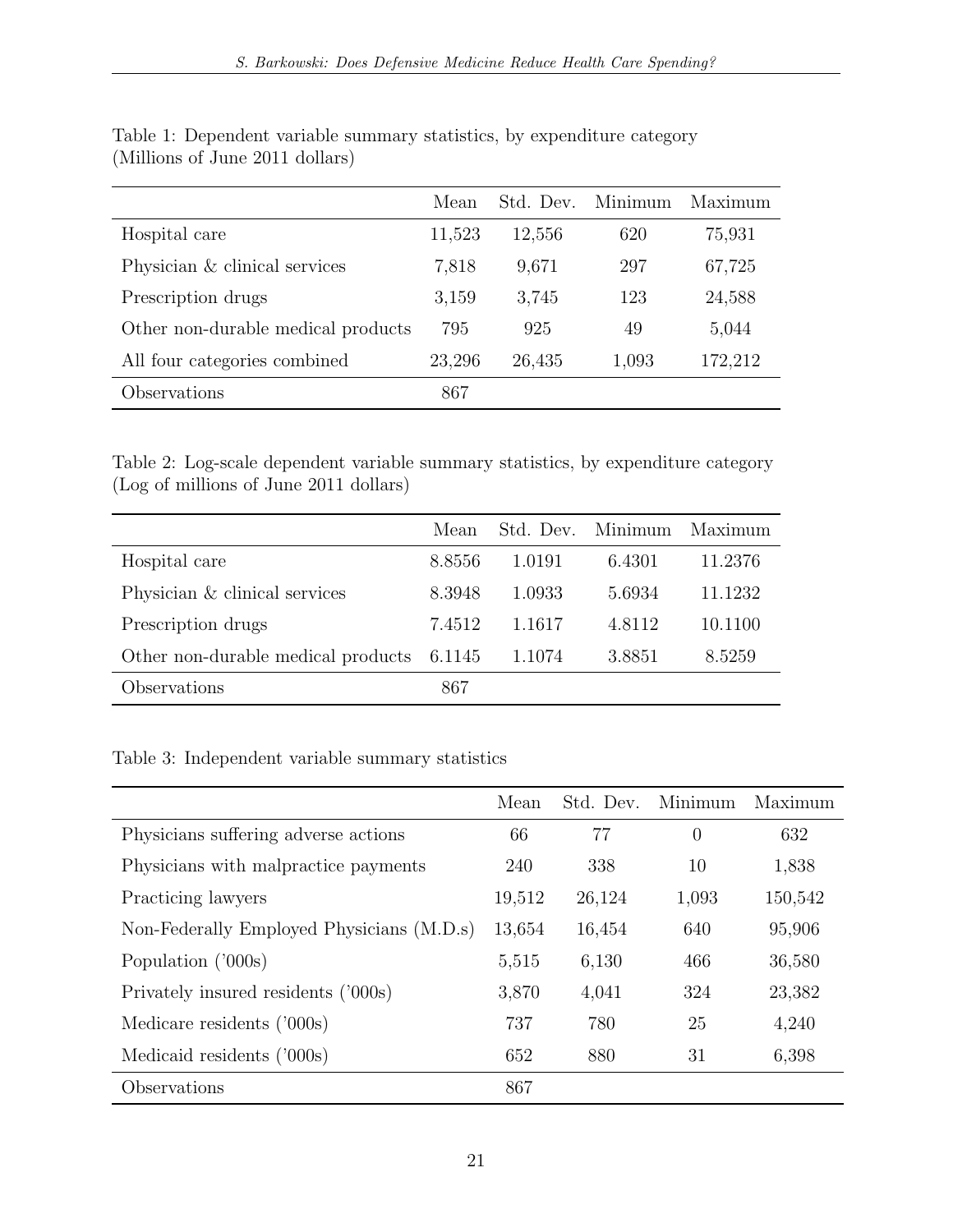Table 4: Additional summary statistics: absolute values of year-to-year changes

|                                      |     | Mean Std. Dev. Minimum Maximum |     |
|--------------------------------------|-----|--------------------------------|-----|
| Physicians suffering adverse actions | 16  | 29                             | 344 |
| Physicians with malpractice payments | -26 | 43                             | 410 |
| Observations                         | 816 |                                |     |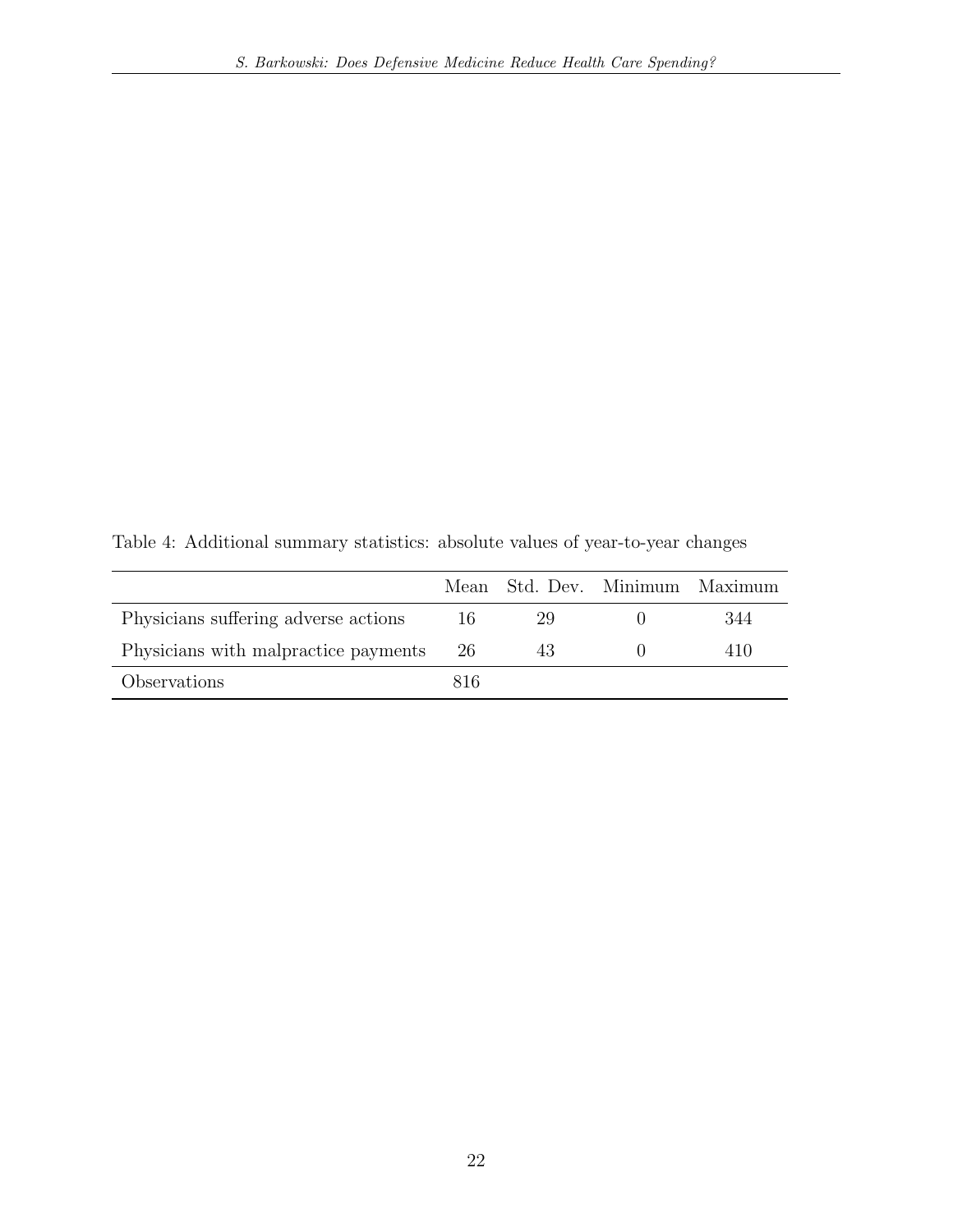# Table 5: Regression results by health care spending category

Dependent variable is the log of category health care spending

All estimates are multiplied by 10,000 (i.e. they are expressed in hundredths of a percent)

|                                                          | Hospital<br>Care                          |             | Physician & Clinical<br>Services |            | Prescription<br>Drugs |            | Other Non-Durable<br>Medical Products<br>(Placebo Category) |          |
|----------------------------------------------------------|-------------------------------------------|-------------|----------------------------------|------------|-----------------------|------------|-------------------------------------------------------------|----------|
|                                                          | (1)                                       | (2)         | (3)                              | (4)        | (5)                   | (6)        | (7)                                                         | (8)      |
| Timing of regressors<br>(relative to dependent variable) | $\label{eq:conjecture} \text{Coincident}$ | Lagged      | Coincident                       | Lagged     | Coincident            | Lagged     | Coincident                                                  | Lagged   |
| Physicians suffering adverse actions                     | $-1.295***$                               | $-1.561***$ | $-0.715$                         | $-1.202*$  | $-1.083$              | $-1.840**$ | 0.889                                                       | 0.778    |
|                                                          | (0.461)                                   | (0.463)     | (0.615)                          | (0.702)    | (0.756)               | (0.746)    | (0.939)                                                     | (0.920)  |
| Physicians with malpractice payments                     | 0.00574                                   | 0.0195      | $-0.779**$                       | $-0.528$   | $-0.249$              | $-0.392$   | 0.142                                                       | 0.0747   |
|                                                          | (0.303)                                   | (0.305)     | (0.384)                          | (0.434)    | (0.618)               | (0.558)    | (0.929)                                                     | (0.808)  |
| Practicing lawyers ('000s)                               | $-6.617$                                  | 1.343       | $-12.51$                         | $-10.23$   | $30.13***$            | $17.81**$  | 27.19***                                                    | 27.70*** |
|                                                          | (6.089)                                   | (6.685)     | (9.915)                          | (9.346)    | (9.906)               | (7.926)    | (8.937)                                                     | (8.344)  |
| Non-federally employed physicians ('000s)                | 77.32                                     | 42.96       | 8.317                            | 16.39      | 277.0***              | $224.6***$ | $-14.38$                                                    | $-4.511$ |
|                                                          | (59.33)                                   | (55.19)     | (59.63)                          | (63.96)    | (87.70)               | (74.99)    | (85.61)                                                     | (89.19)  |
| Population ('000s)                                       | $0.600*$                                  | $0.565**$   | $-0.873$                         | $-1.049$   | 0.267                 | 0.417      | 0.00400                                                     | $-0.603$ |
|                                                          | (0.324)                                   | (0.274)     | (0.874)                          | (0.855)    | (0.864)               | (0.731)    | (0.880)                                                     | (0.744)  |
| Privately insured residents ('000s)                      | $-0.0330$                                 | 0.0920      | $-0.0355$                        | 0.0700     | $0.241*$              | $0.277*$   | 0.331                                                       | 0.273    |
|                                                          | (0.0990)                                  | (0.0903)    | (0.134)                          | (0.164)    | (0.131)               | (0.149)    | (0.210)                                                     | (0.214)  |
| Medicare insured residents ('000s)                       | 0.0745                                    | 0.0145      | $-0.262$                         | $-0.184$   | 0.0743                | 0.343      | 0.0955                                                      | $-0.122$ |
|                                                          | (0.207)                                   | (0.255)     | (0.346)                          | (0.314)    | (0.362)               | (0.436)    | (0.469)                                                     | (0.525)  |
| Medicaid insured residents ('000s)                       | 0.193                                     | $-0.0461$   | $0.370*$                         | $0.544***$ | 0.293                 | $-0.109$   | 0.101                                                       | 0.208    |
|                                                          | (0.132)                                   | (0.148)     | (0.203)                          | (0.197)    | (0.234)               | (0.251)    | (0.284)                                                     | (0.278)  |
| Observations                                             | 867                                       | 816         | 867                              | 816        | 867                   | 816        | 867                                                         | 816      |
| Adjusted $R^2$                                           | 0.978                                     | 0.979       | 0.961                            | 0.959      | 0.991                 | 0.990      | 0.837                                                       | 0.830    |

Notes: Standard errors (clustered at state-level) in parentheses. Conventional levels of statistical significance (for two-tailed tests) indicated as \*  $p < 0.1$ , \*\*  $p < 0.05$ ,

∗∗∗ p < 0.01. All regressions also included year and state fixed effects and state-specific, linear time-trends that are not reported.